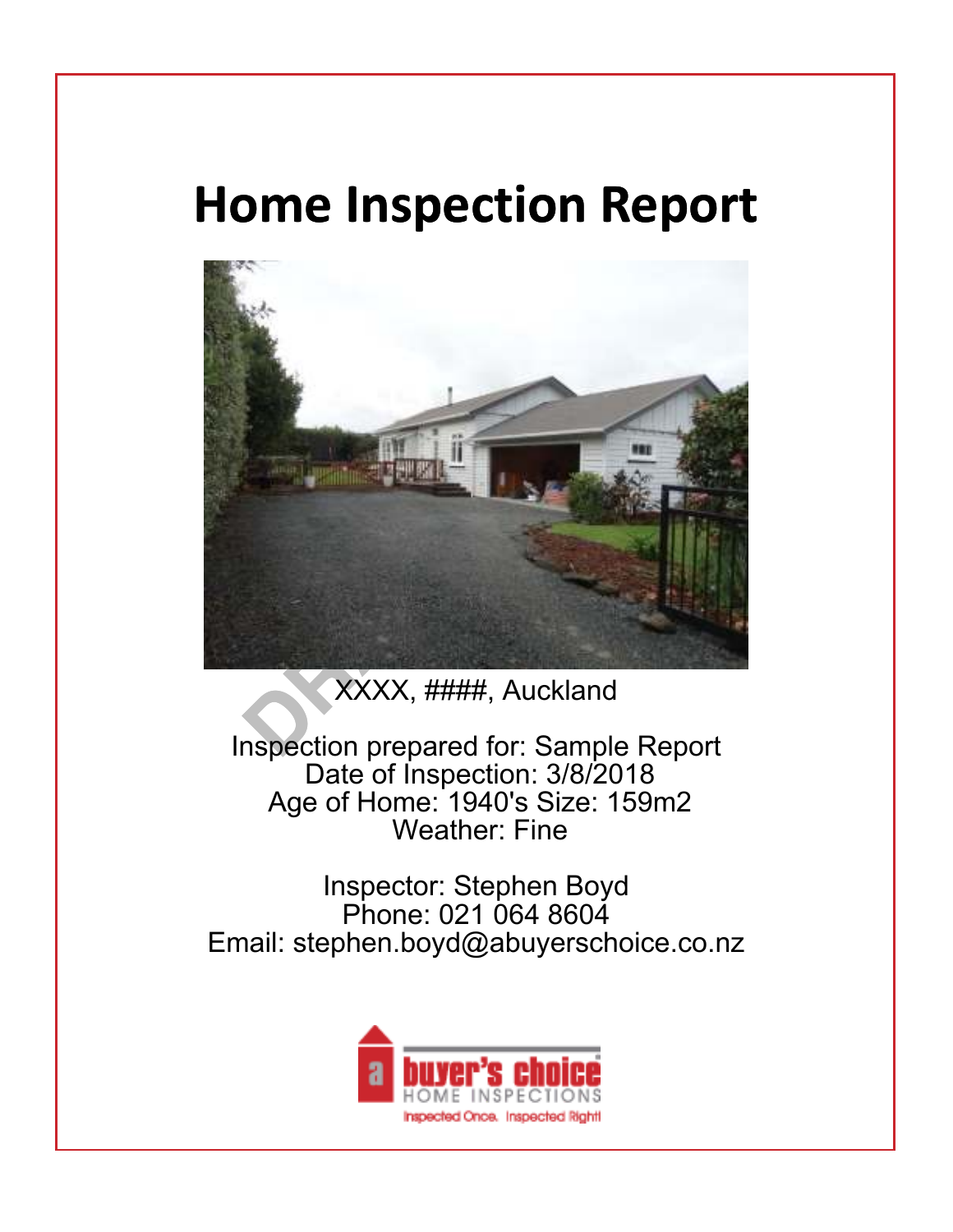#### Report Summary - Marginal and Defective Items Report Summary - Marginal and Defective Items

#### Ratings Definitions:

#### A = Acceptable

Functional with no obvious signs of defect.

#### M = Marginal

Item is not fully functional and requires repair or servicing.

#### D = Defective

#### NP = Not Present

#### NI = Not Inspected

#### **Marginal and Defective Items:**

| $D =$ Defective                     |                                         |                                                                                                                                                                                                                                   |
|-------------------------------------|-----------------------------------------|-----------------------------------------------------------------------------------------------------------------------------------------------------------------------------------------------------------------------------------|
|                                     |                                         | Item needs immediate repair or replacement. It is unable to perform its intended function.                                                                                                                                        |
| $NP = Not Present$                  |                                         |                                                                                                                                                                                                                                   |
| Item is not present or found.       |                                         |                                                                                                                                                                                                                                   |
| NI = Not Inspected                  |                                         |                                                                                                                                                                                                                                   |
|                                     | disconnected at the time of inspection. | Item was unable to be inspected for safety reasons or due to lack of power, inaccessibility, or                                                                                                                                   |
|                                     | <b>Marginal and Defective Items:</b>    |                                                                                                                                                                                                                                   |
| <b>Roof Condition</b>               |                                         |                                                                                                                                                                                                                                   |
| Page 5 Item: 3                      | Sagging                                 | Slight sagging seen at the time of inspection. Extra support<br>would be beneficial.                                                                                                                                              |
| <b>Profiled - Coated Steel</b>      |                                         |                                                                                                                                                                                                                                   |
| Page 6 Item: 3                      | Lapping                                 | Minor lifting - Repairs/maintenance recommended to ensure<br>weather tightness.                                                                                                                                                   |
| <b>Spouting &amp; Downpipes</b>     |                                         |                                                                                                                                                                                                                                   |
| Page 10 Item: 3                     | Fall                                    | There is still water sitting in the spouting around this home,<br>the spouting should be cleared of any debris and then<br>checked to see the angle of slope is great enough so as water<br>drains away towards there down pipes. |
| <b>General Cladding Condition</b>   |                                         |                                                                                                                                                                                                                                   |
| Page 14 Item: 2                     | Clearances                              | We would recommend the removal of material away from<br>cladding to allow ground clearance.                                                                                                                                       |
| Weatherboard                        |                                         |                                                                                                                                                                                                                                   |
| Page 15 Item: 5                     | Splitting and rot                       | Minor cracking visible at the time of inspection. Recommend<br>maintenance on any cracks around the house.                                                                                                                        |
| <b>Exterior Windows</b>             |                                         |                                                                                                                                                                                                                                   |
| Page 16 Item: 3                     | Operation and fit                       | A few windows around the house felt jammed. Timber does<br>swell in colder months and these windows may just need<br>forced a little.                                                                                             |
| <b>Sub Floor - Pests and Debris</b> |                                         |                                                                                                                                                                                                                                   |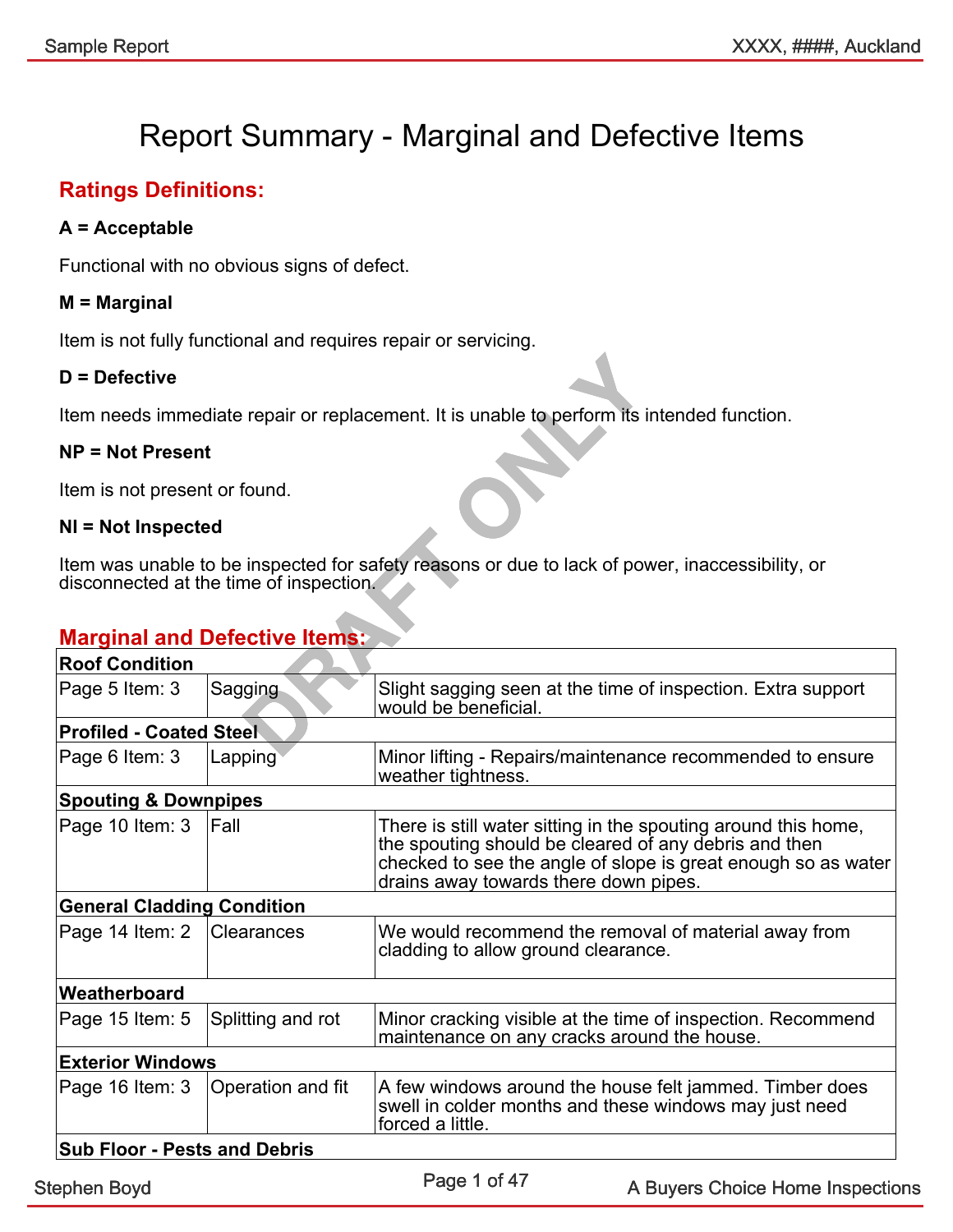| Page 22 Item: 1   Insect and pest<br>Some evidence of borer. Treatment recommended.<br>linfestation |  |
|-----------------------------------------------------------------------------------------------------|--|
|-----------------------------------------------------------------------------------------------------|--|

**DRAFT ONLY**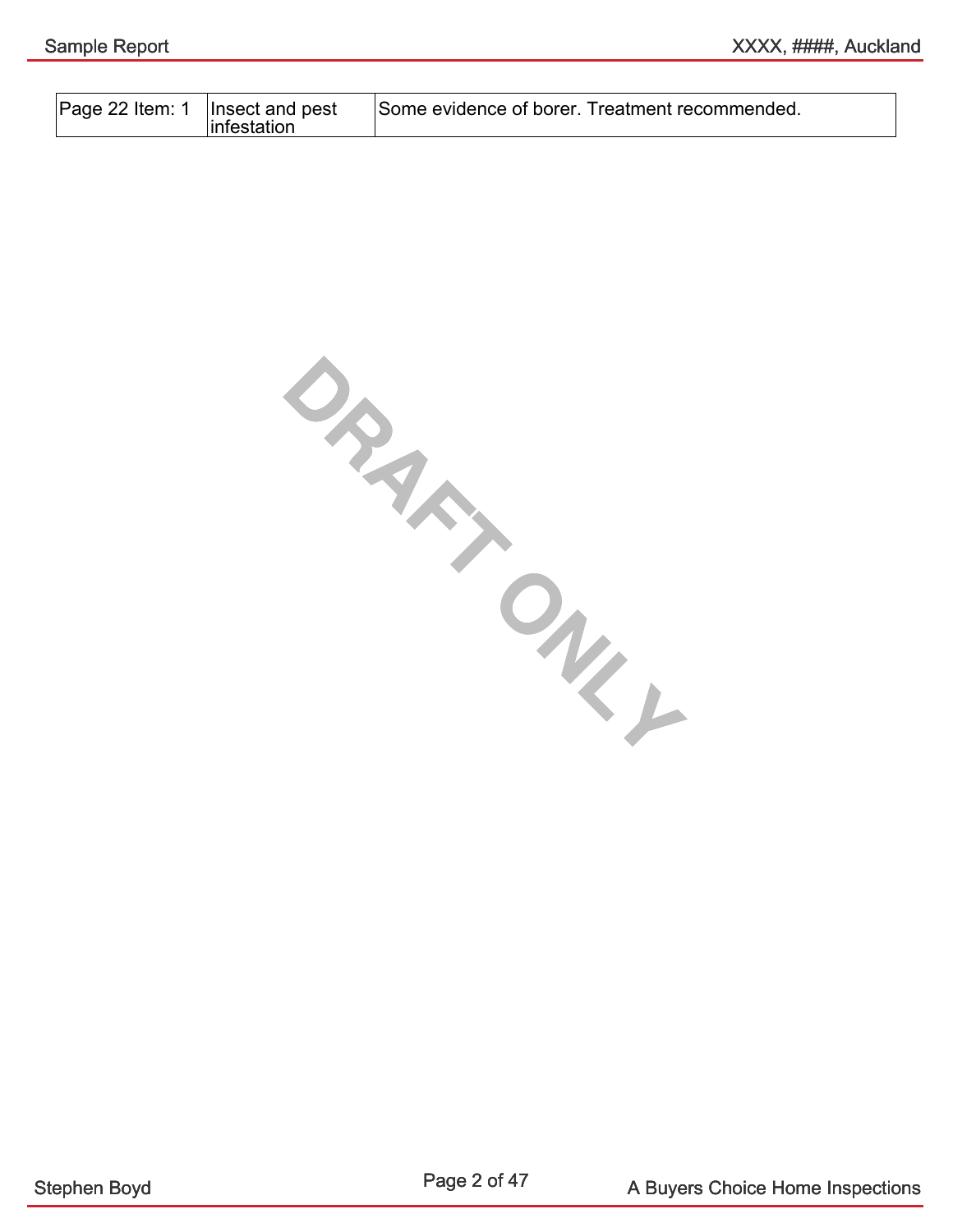### Building Type

#### 1. Property Details

A M D NP NI X The property being reported on is a residential, single level family home.

#### General Site Features

#### 1. Section contour A M D NP NI

X

The section is relatively level.



#### 2. Water flow towards the house

|  |  | Based upon the slope and ground condition at the time of  |
|--|--|-----------------------------------------------------------|
|  |  |                                                           |
|  |  | water flow towards the home didn't appear to be an issue. |

#### 3. Signs of ponding

| А                         | м | D | <b>NP</b> | NI |
|---------------------------|---|---|-----------|----|
| $\boldsymbol{\mathsf{X}}$ |   |   |           |    |

At the time of the inspection there were no signs of ponding though the ground was felt to be wet.

ground condition at the time of the inspection,



### **4. Vegetation**

A M D NP NI X

The property has a number of small trees and shrubs present, these don't appear to be affecting the home structure adversely.

### **Driveway**

Page 3 of 47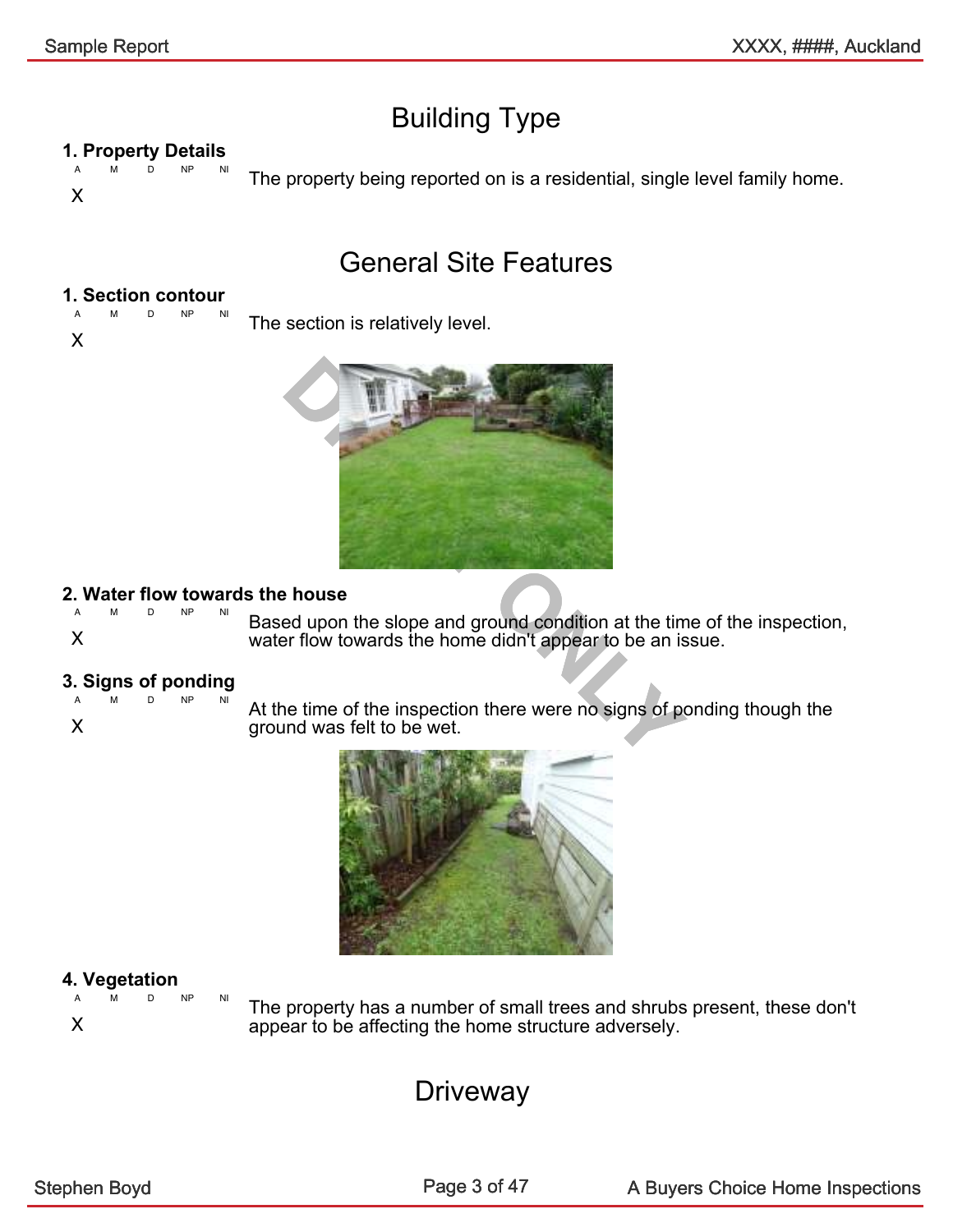### **1. Driveway Details**

- $NP$
- X

This gravel driveway is in acceptable condition, water flow towards the house does not appear to be an issue.



Fence & Gates

#### **1. Fence Material Type**

A M D NP NI X Fencing - Timber.

Gates - Metal & Wooden.



## 2. Condition

A M D NP NI X

Overall the fencing is in good condition, with no immediate need of repair.

### **3. Gate Condition**

D NP

Hardware was functional at the time.

X

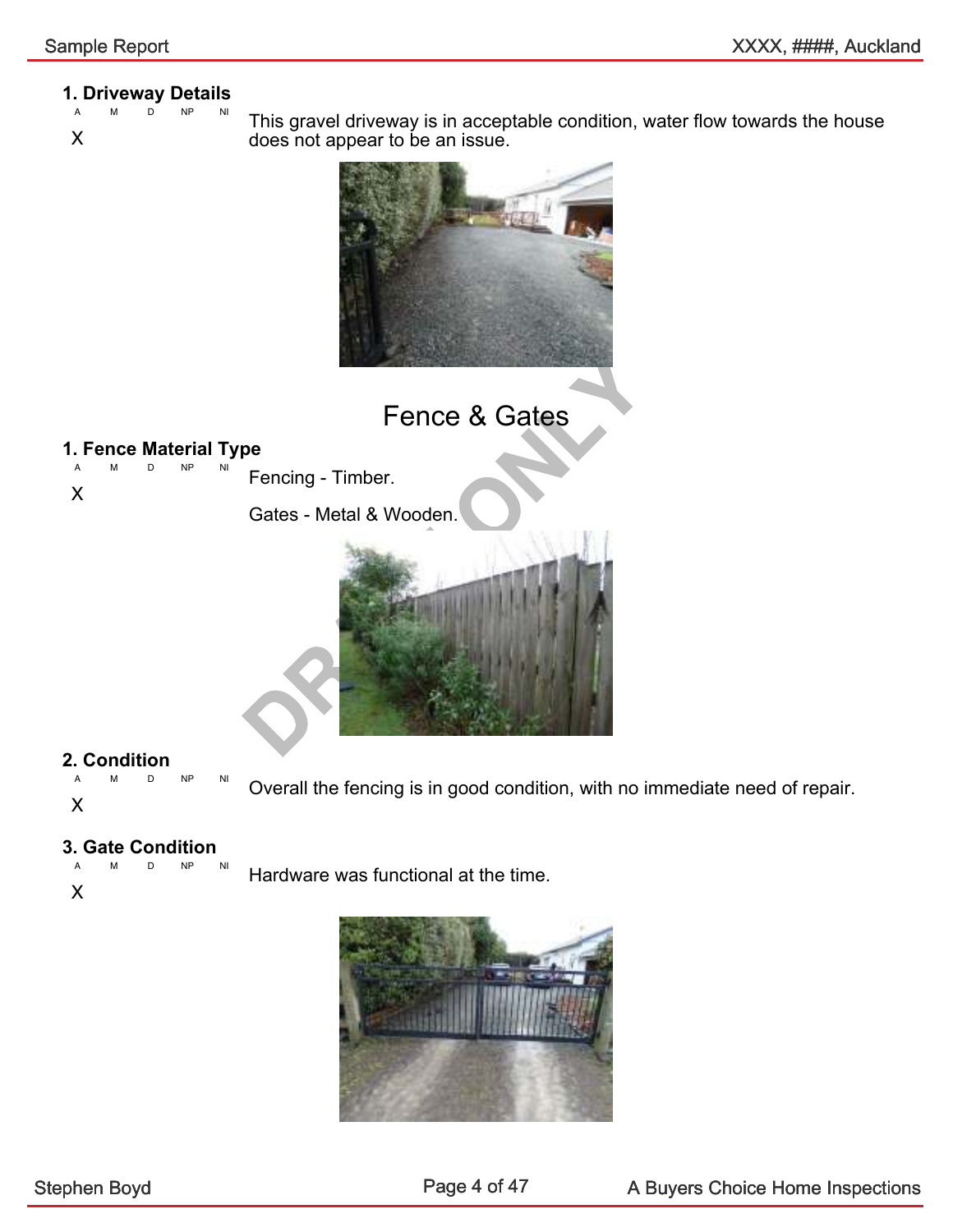### Roof Condition

#### 1. Roof Access

The roof inspection is limited to viewing it from a stepladder from the side of the home and is limited in nature, due to the height and width of the roof, along with the construction of the home. Every effort was made to view as many areas on this roof as possible.

#### 2. Material & Condition A M D NP NI

X

- The roofing material used to cover this roof is Profiled Sheet Coated Steel.
- The pitch of the roof is acceptable for the materials used.
- Penetrations are flashed and sealed correctly.
- There is a small amount to no lichen or moss present on the roof.
- There are no inadequate repairs apparent, at the time of the inspection.
- The roof to wall junctions flashings appear to be in place and correctly installed.





#### 3. Sagging

A M D NP NI

X

Slight sagging seen at the time of inspection. Extra support would be beneficial.





#### Profiled - Coated Steel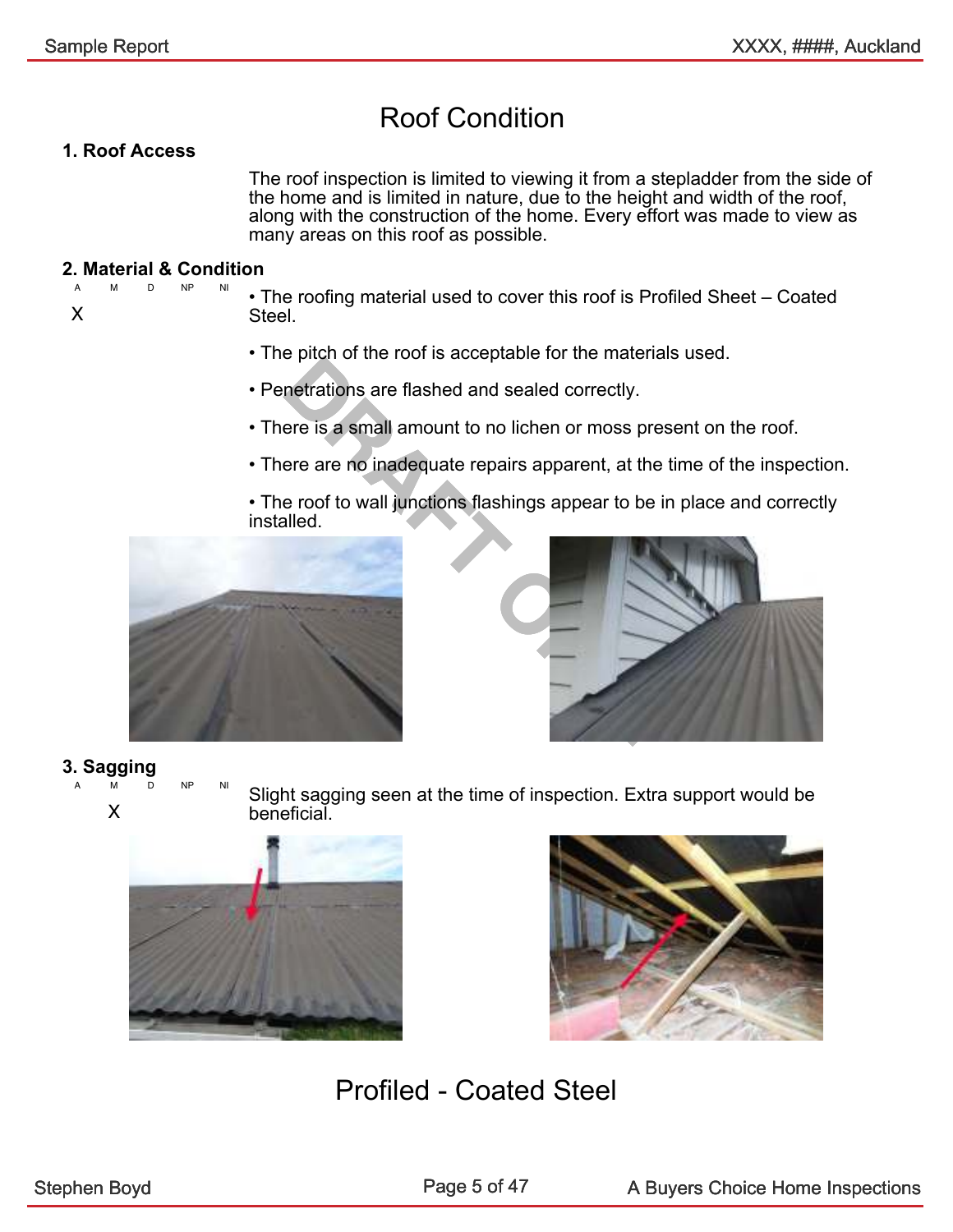### **1. Sheet Assessment**

D NP

X

• Over all the roof sheets on the main roof are in fair condition.

• The nailing appears to be an acceptable condition. It is important to address any popped or pulled nails as they can create moisture access points.

- The ridge flashings appear to be in place and correctly installed.
- The bargeboard flashings appear to be in place and correctly installed.
- No visible signs of corrosion present.



### 2. Damage to ribs

 $NP$ X Yes some crushes areas noted.



### 3. Lapping

- A M D NP NI
	- X

Minor lifting - Repairs/maintenance recommended to ensure weather tightness.



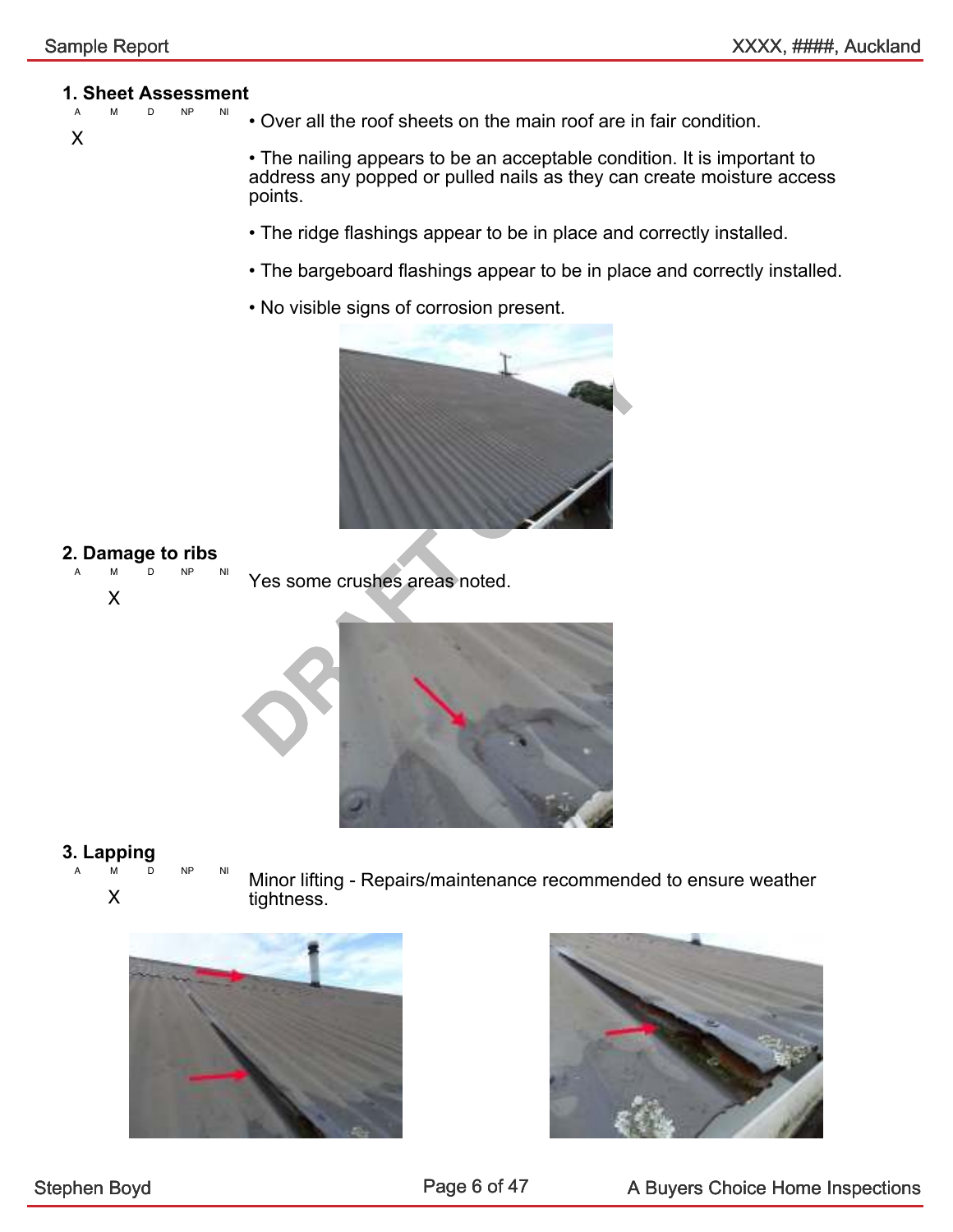#### Roof Space - General

#### 1. Accessibility

A M D NP NI X

Accessibility is based upon the area visually available only from the access point found in the 3rd bedroom.



#### 2. Roof Space Assessment

A M D NP NI X

• Sarking is present covering the underside of this roof covering. Sarking is a vapour barrier to reduce the transmission of moisture into the home.

• No signs of excess moisture was visibly showing in the roof space.

• The roof framing looks acceptable in nature though added support would be beneficial.

- No evidence of pest or insect infestation.
- No rot evident at the time of inspection.

• Discharges from wet areas like bathrooms, laundrys and kitchens etc should not vent into the roof space due to the high level of moisture that can be produced. No visible discharges.

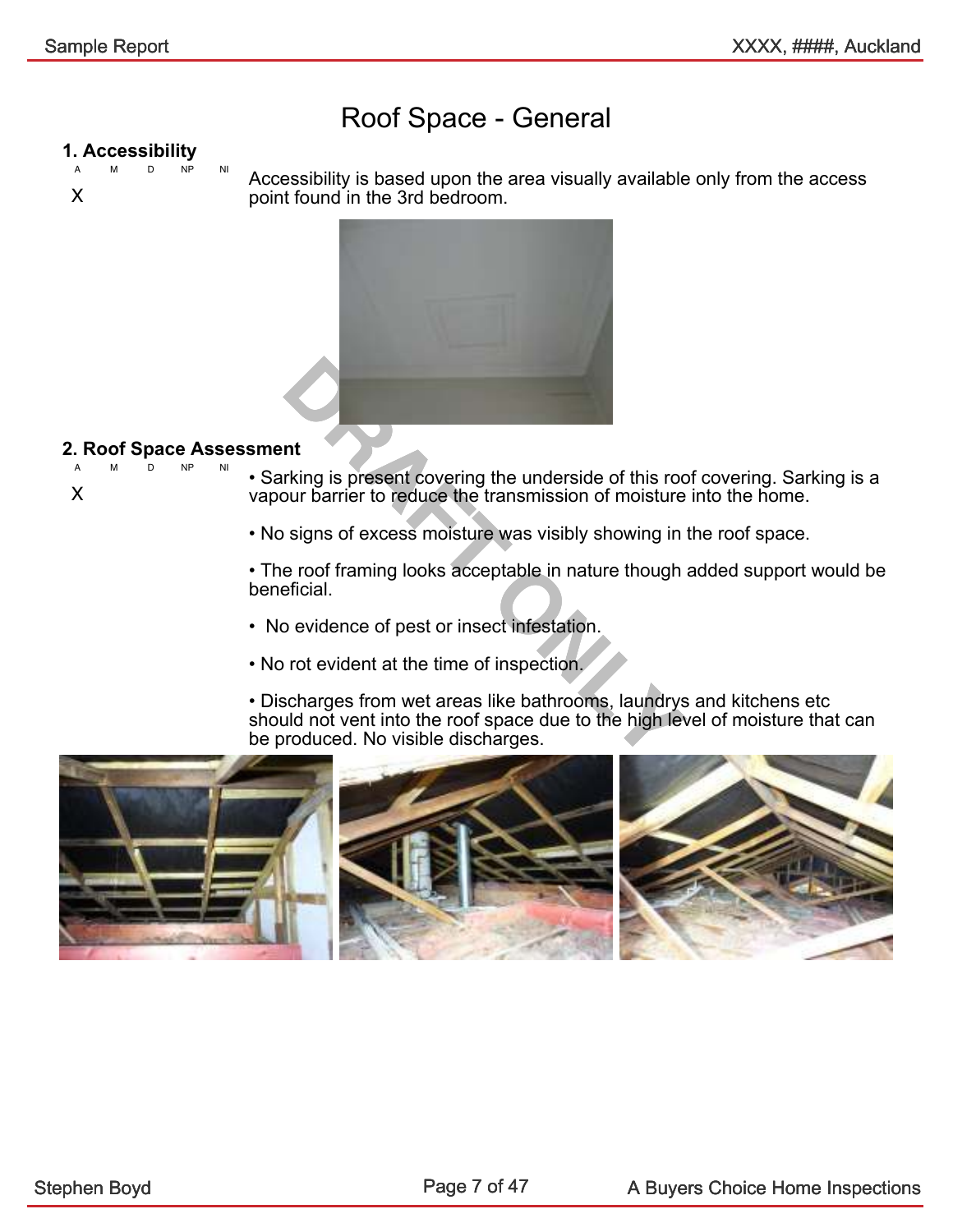

### 3. Obvious structural alteration

A M D NP NI X A number of areas were noted to have had structural support added.



### Roof Space - Insulation

### 1. Type

X

D NP NI Blanket insulation.



#### 2. Coverage

A M D NP NI X Average coverage.

#### 3. Condition

A M D NP NI X Average condition.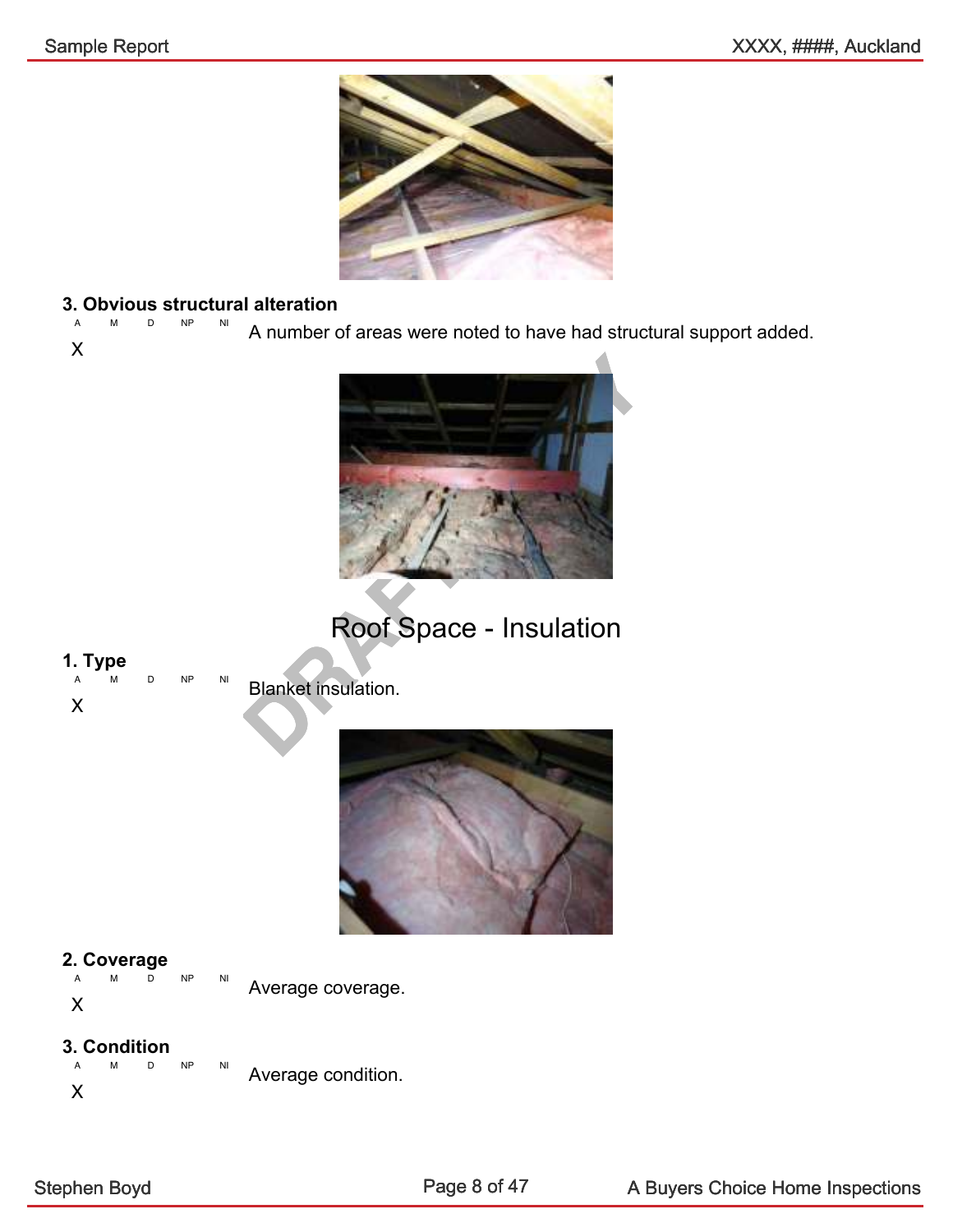

#### Roof Space - Electrical

#### 1. Wiring type

A M D NP NI Copper insulated with plastic.

#### X

2. Support

A M D NP NI X Wires are supported well.

#### Water Heater

### 1. Location

A M D NP NI X In the roof.



#### 2. Water Heater Assessment D NP NI

• Mains pressure / 164 litre electric hot water cylinder.

X

- 
- Manufactured in 11/2007.
- At the time of inspection there was hot water at the taps tested.
- There appeared to be no visible moisture points at the time of inspection.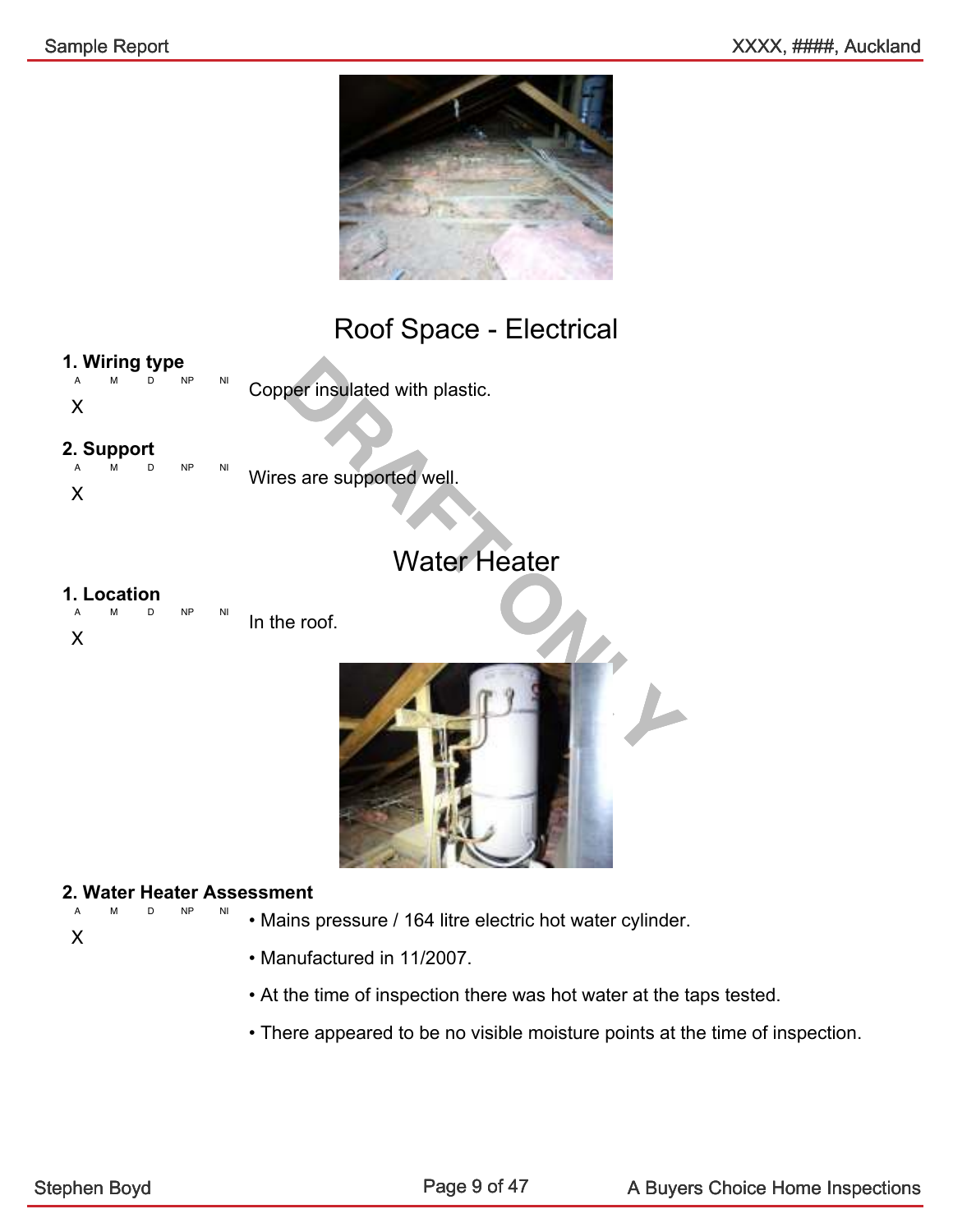

#### Spouting & Downpipes

#### 1. Type

A M D NP NI X External: It is important to keep all forms of spouting well maintained.

#### 2. Spouting & Downpipes Assessment

A M D NP NI X

- The spouting & downpipes are made from PVC.
- Fixing are in place holding the spouting & downpipes correctly.
- Their depth and overflow is satisfactory with no signs of leakage.
- All downpipes look to be connected to storm water drains, or setup in a manner so that water run off is directed away from the house.





A M D NP NI

X

There is still water sitting in the spouting around this home, the spouting should be cleared of any debris and then checked to see the angle of slope is great enough so as water drains away towards there down pipes.

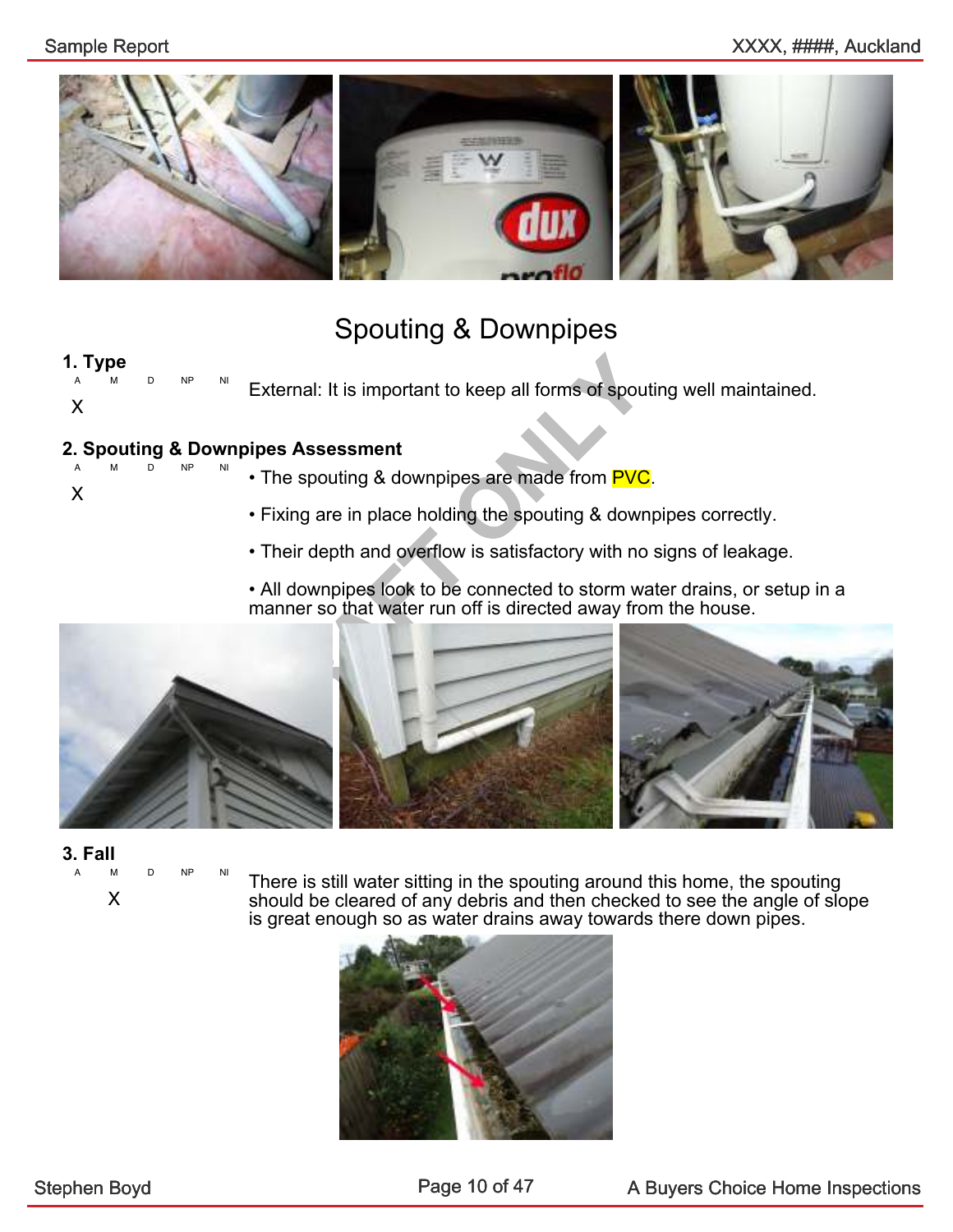### **4.** Obstruction

- A M D NP NI
- X

There is a small amount of debris build up within the spouting, while it is not currently a major obstruction there are benefits to having it cleared.





### 1. Material type

A M D NP NI

X

Timber fascia.

## 2. Deterioration

D NP NI X Minor deterioration noted, repairs/maintenance advised.



### 3. Dampness

A M D NP NI No dampness noticed at the time of inspection.

X

Eaves & Soffits

### **1. Material type**

D NP NI X Timber. Overall the eaves are in an average condition.

Page 11 of 47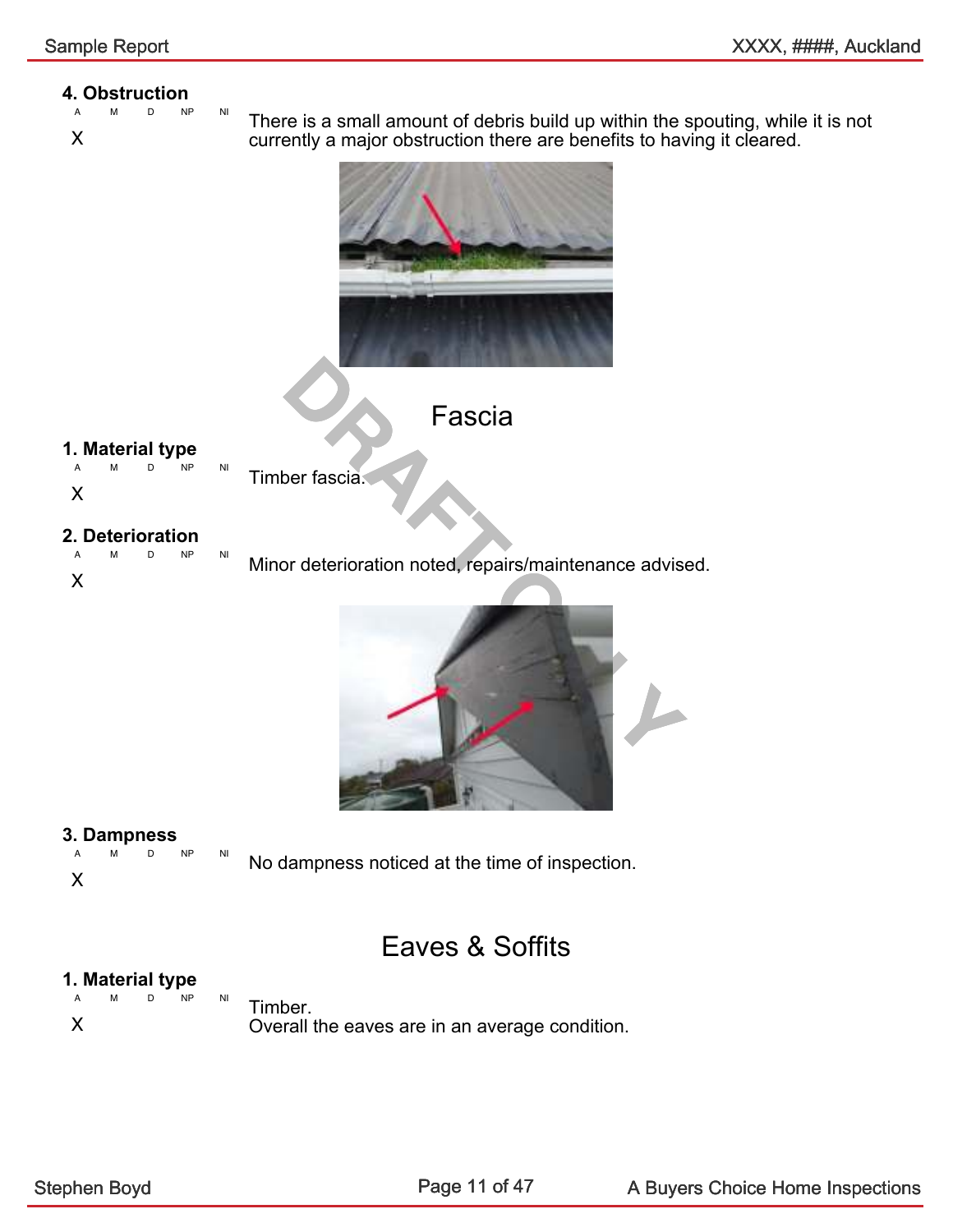

#### 2. Approximate width

A M D NP NI Approximately 300mm and greater.





#### 3. Deterioration

A M D NP NI

X

X

No deterioration viewed.

# 4. Dampness

M D NP NI X

No dampness noticed at the time of inspection.

#### **Chimney**

## 1. Material type

M D NP NI

The chimney chase or outer frame is constructed of metal.

The chimney flue is metal.

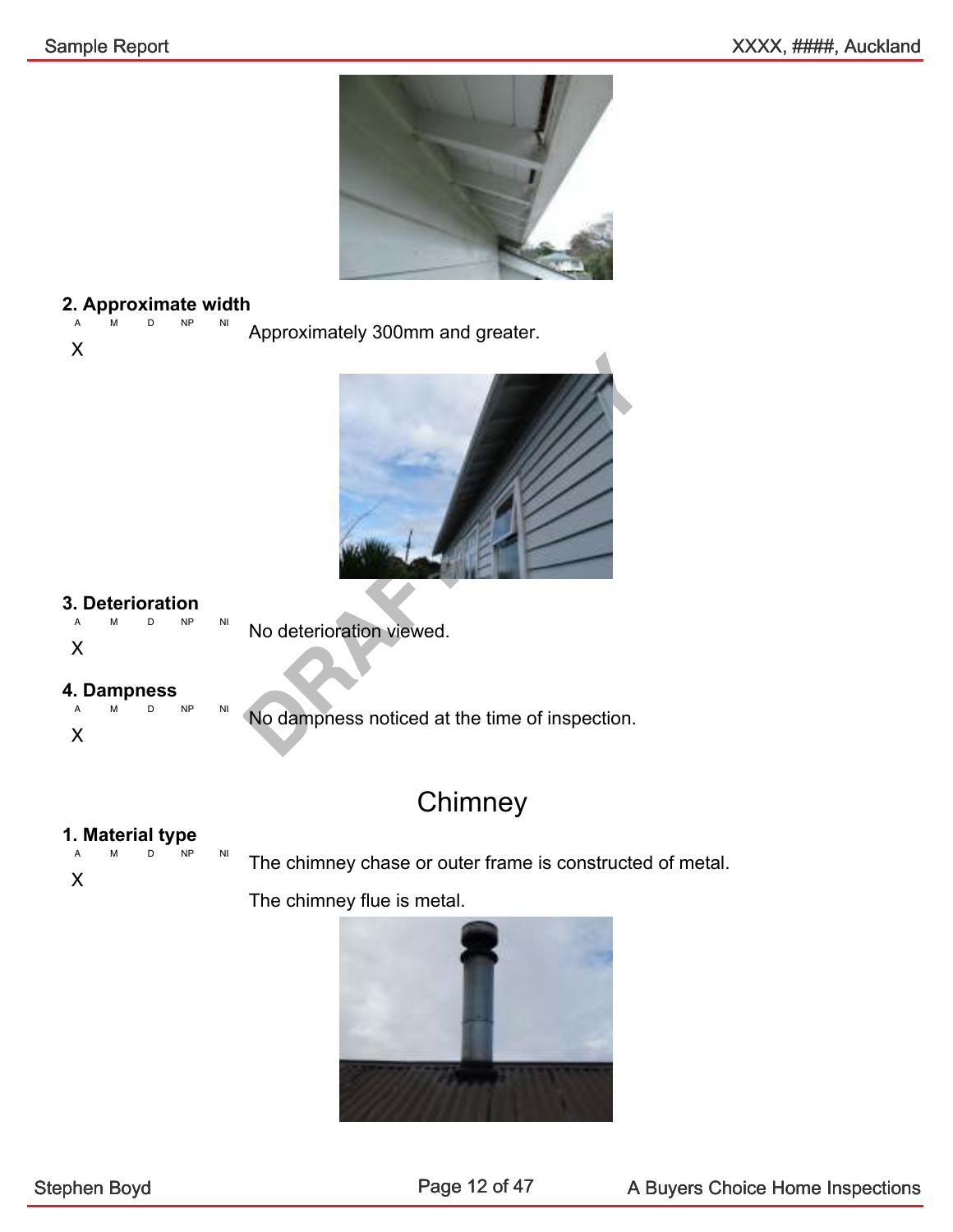### 2. Flashings

D NP NI Appears to be in satisfactory condition.





### 3. Verticality

 $M$  D The chimney appears vertical and plumb with the rest of the house.

#### X

### 4. Flue clearance from timber

chimney appears vertical and plumb with the rest<br>
mber<br>
chimney flue appears to have adequate clearance<br>
ing.<br>
Timber Framed<br>
ent<br>
sfactory.<br> **PRAFT ON TEAMED**<br>
visible at the time of the inspection. M D NP X The chimney flue appears to have adequate clearance from the timber framing.

#### Timber Framed

### 1. Verticality and alignment

A M D NP NI Satisfactory.

#### X

#### 2. Dampness and moisture damage  $M<sub>1</sub>$

X Satisfactory.<br> **Not visible at the time of the inspection.** 

### General Cladding Condition

#### 1. Surface finish

A M D NP NI Good condition.

X

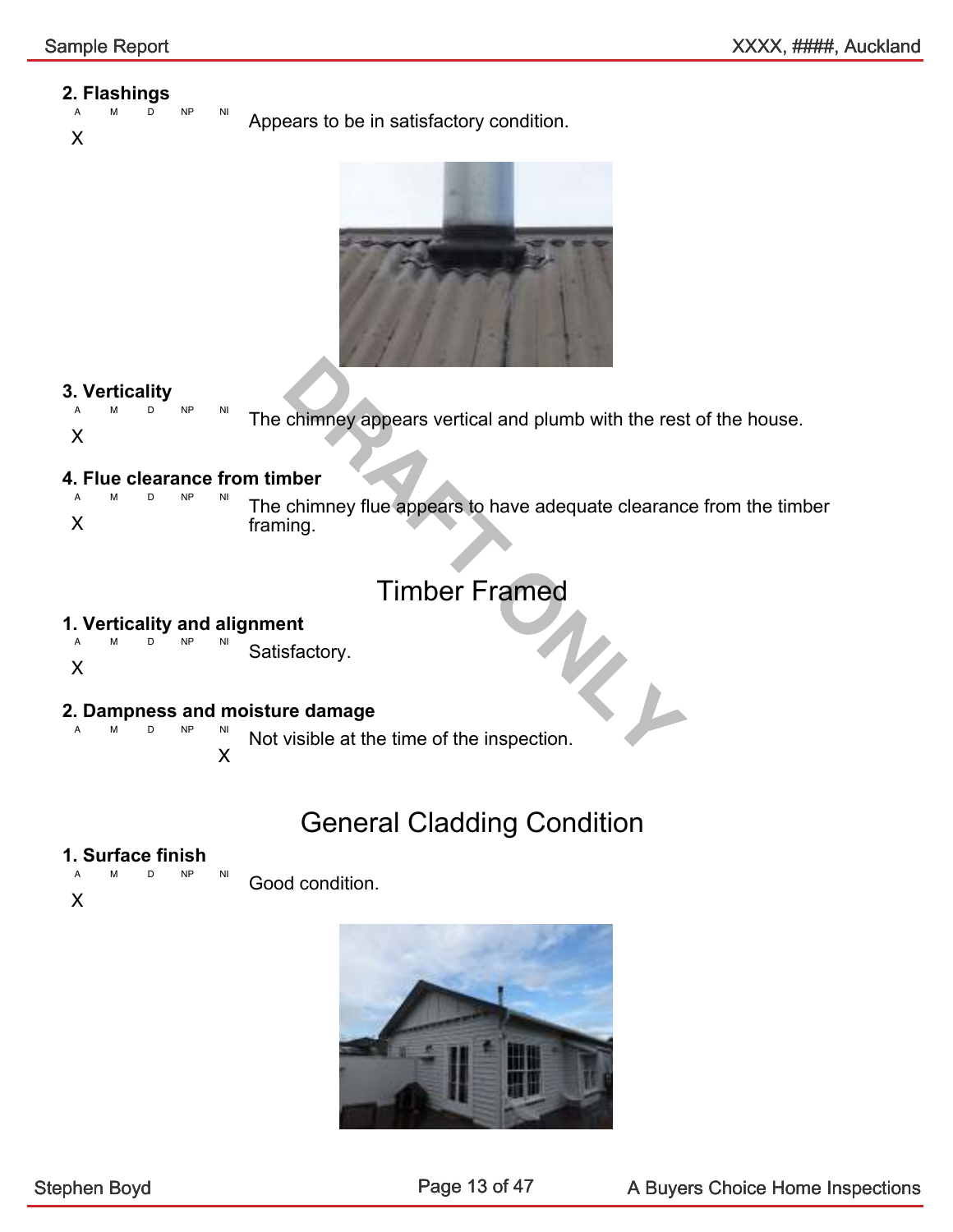### 2. Clearances

A M D NP NI

X

We would recommend the removal of material away from cladding to allow ground clearance.



### 2. Buckling, cupping and bowing

- $NP$ Not present at the time of the inspection.
- X

X

X

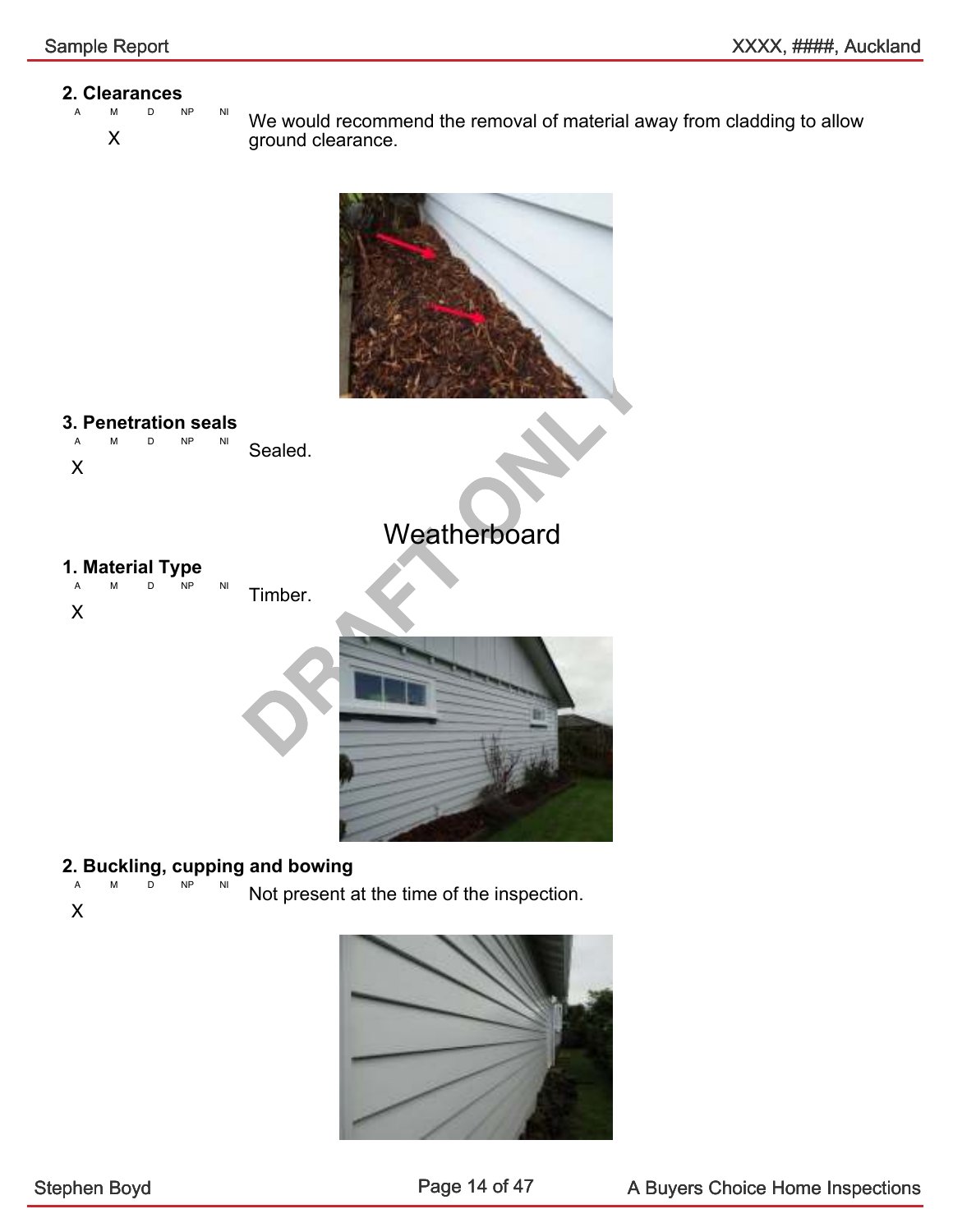### 3. Facing and trims

M D NP X Satisfactory.

### 4. Nailing<br> $A$   $M$

NP NI X

Appears to be fixed correctly.

### 5. Splitting and rot

D NP NI

X

Minor cracking visible at the time of inspection. Recommend maintenance on any cracks around the house.



### 6. Visible fixings and soakers

M D NP X All present.





Minor corrosion noted.

### Exterior Painting

# 1. Painting

X

D NP NI

Overall the exterior paint is in good condition.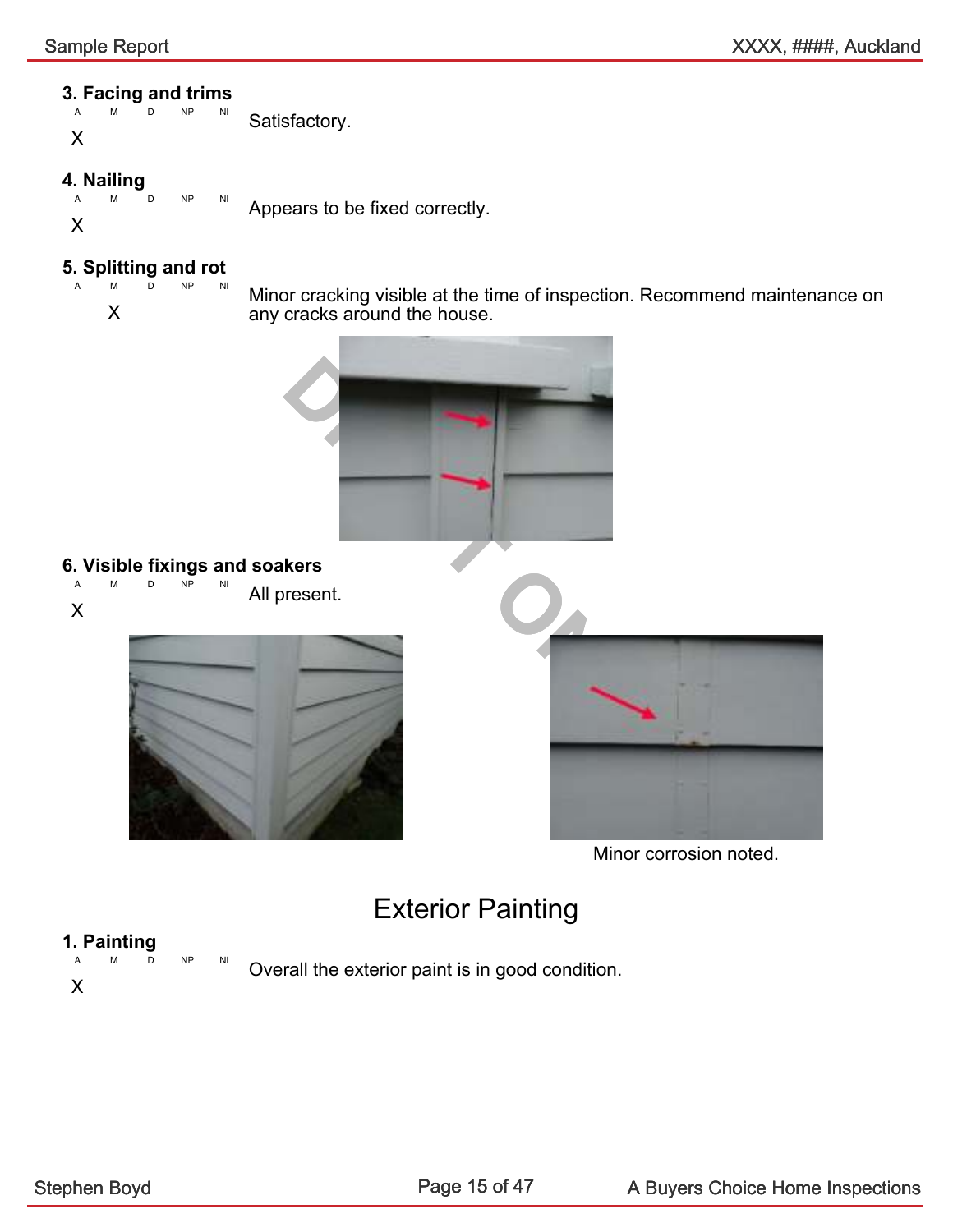

#### Exterior Windows

### 1. Material type

D NP NI X Timber.

#### 2. Window Assessment D NP

- X
- The windows are single glazed.

Timber.<br>
• The windows are single glazed.<br>
• Unless pointed out in their relevant section, hard<br>
functional.<br>
• Overall the window frames, sashes and sills were<br>
• Flashing is present over windows.<br>
• The windows Putty/Tim • Unless pointed out in their relevant section, hardware was found to be functional.

- Overall the window frames, sashes and sills were in acceptable condition.
- Flashing is present over windows.
- The windows Putty/Timber beads were in an acceptable condition.



3. Operation and fit A M D NP NI

X

A few windows around the house felt jammed. Timber does swell in colder months and these windows may just need forced a little.





Stephen Boyd **A Buyers Choice Home Inspections** Page 16 of 47 A Buyers Choice Home Inspections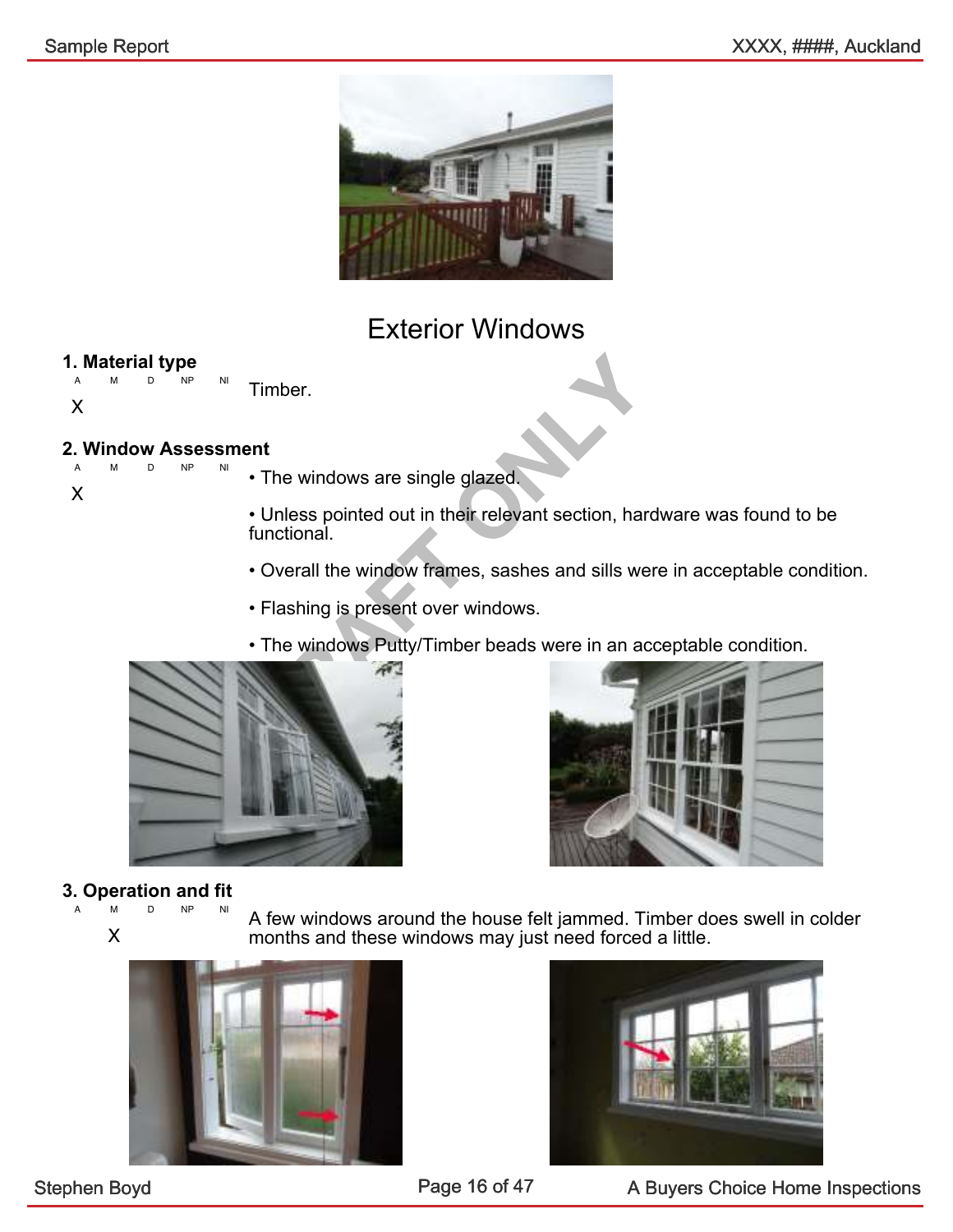#### 4. Broken Glass

- D NP NI
- X

One window pane in the bedroom has a cracked glass.



3rd Bedroom.

### Exterior Plumbing

### 1. Material type

A M D NP NI PVC pipes.

X

### 2. Leakage

A M D NP NI X No visible signs of leakage.

#### 3. Gully Traps

A M D NP NI X Satisfactory height and condition.

# $V_{L}$ Exterior Electrical

#### 1. Electrical Assessment NP NI

X

• Electricity enters the house by means of underground lines.

- The meter box is located on the rear wall of the home.
- The meter box looks to be in good condition.
- The earth registered as connected when tested from within the dwelling.

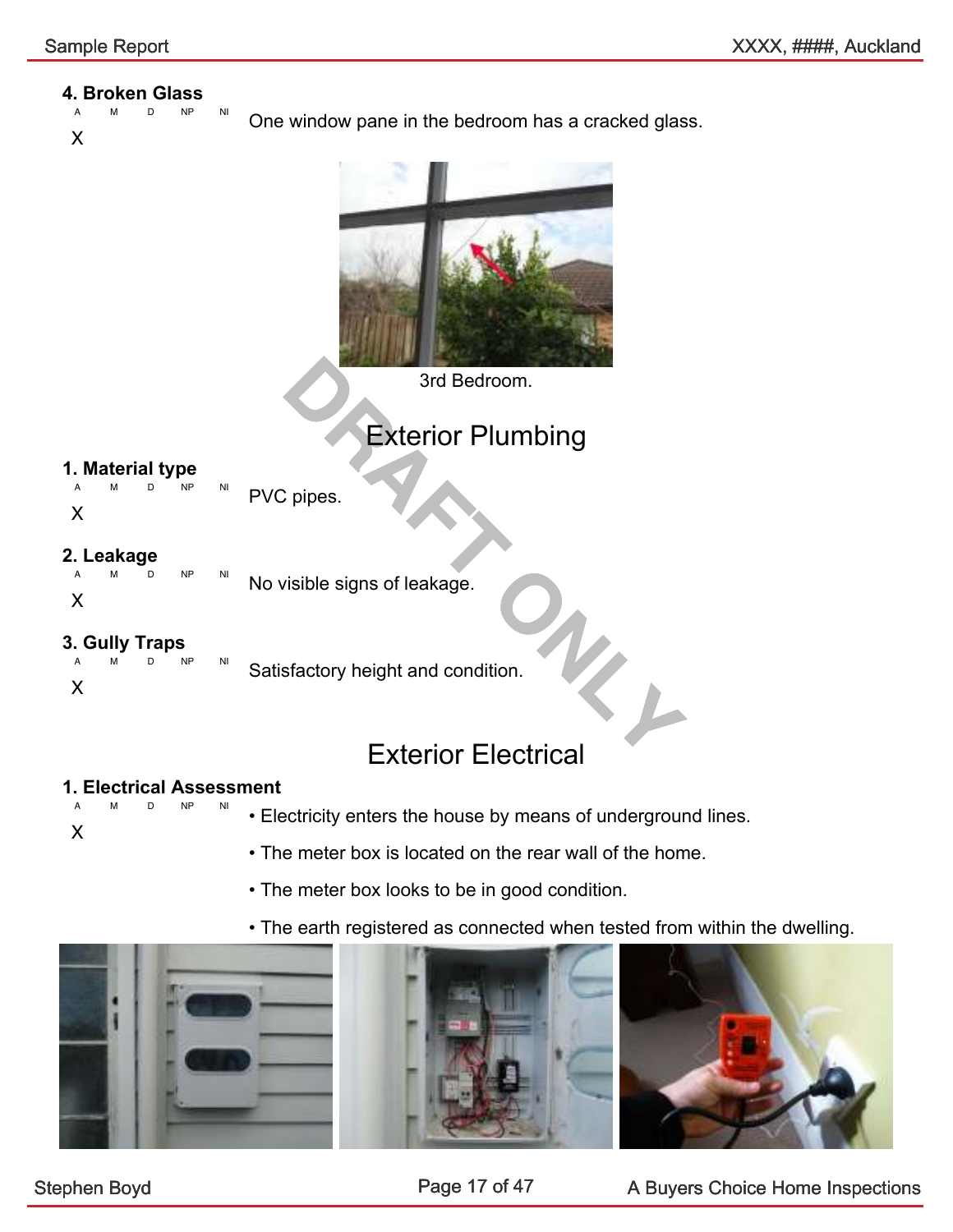#### Sub Floor - General

### 1. Access Point

A M D NP NI X Rear of property.



### **2. Ground Condition**

A M D NP NI Damp at the time of the inspection.





#### **3. Vapour Barrier**

A M D NP NI

X

A vapour barrier is a excellent way of controlling rising dampness from the soil under the property.

### Foundations

#### 1. Foundation type

A M D NP NI

X

Timber piles.

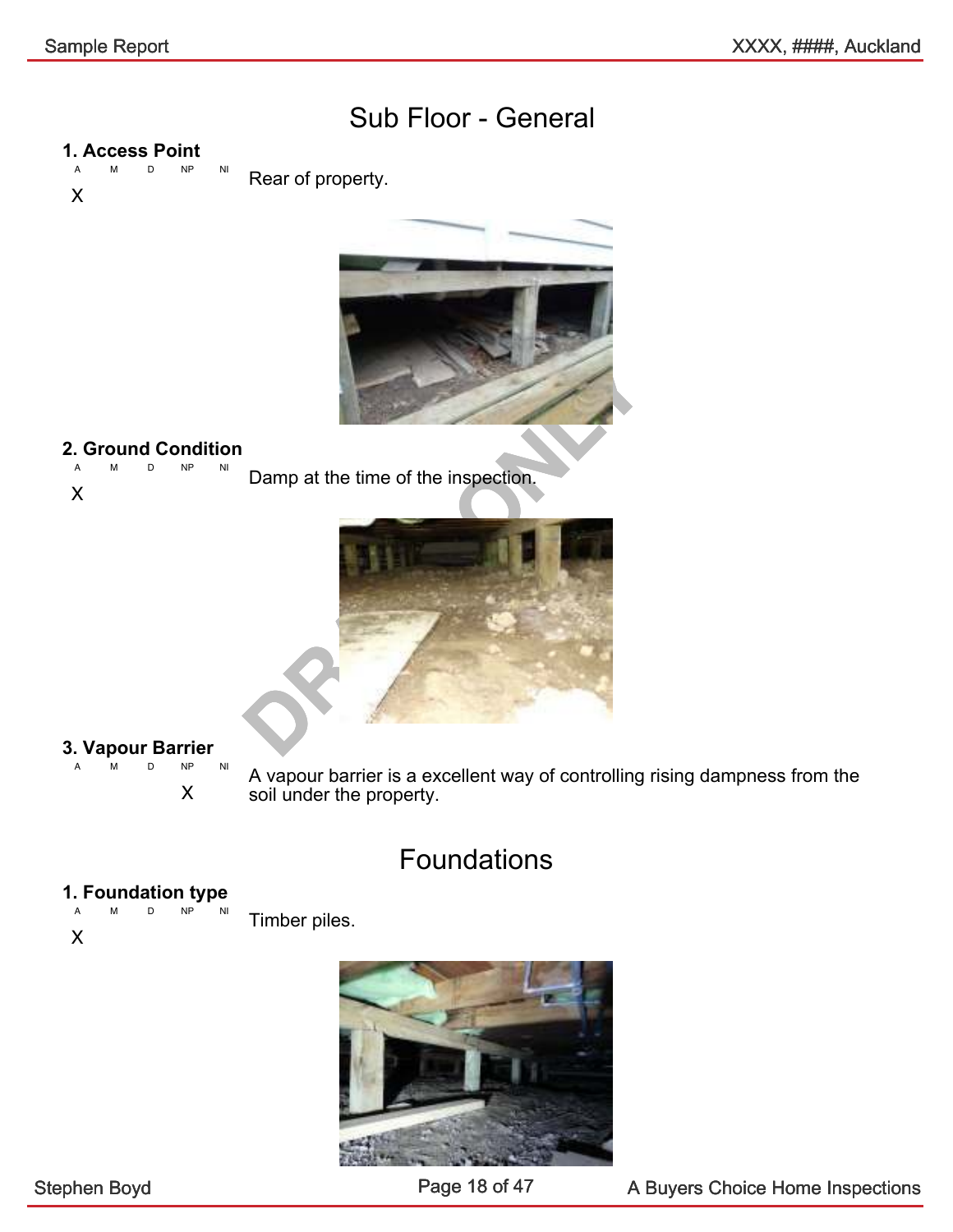#### 2. Foundations Condition  $NP$

• Piles appeared stable at the time of the inspection.

X

- The bearers are visibly in a satisfactory condition.
- The floor joists look to be in a satisfactory condition.
- Bracing is acceptable in nature.
- No visible rotten timber noted.
- Ground clearance from timber framing is satisfactory.







#### 3. Foundation walls

A M D NP NI X Wooden slats.



#### 4. Foundation walls condition

A M D NP NI Good condition.

X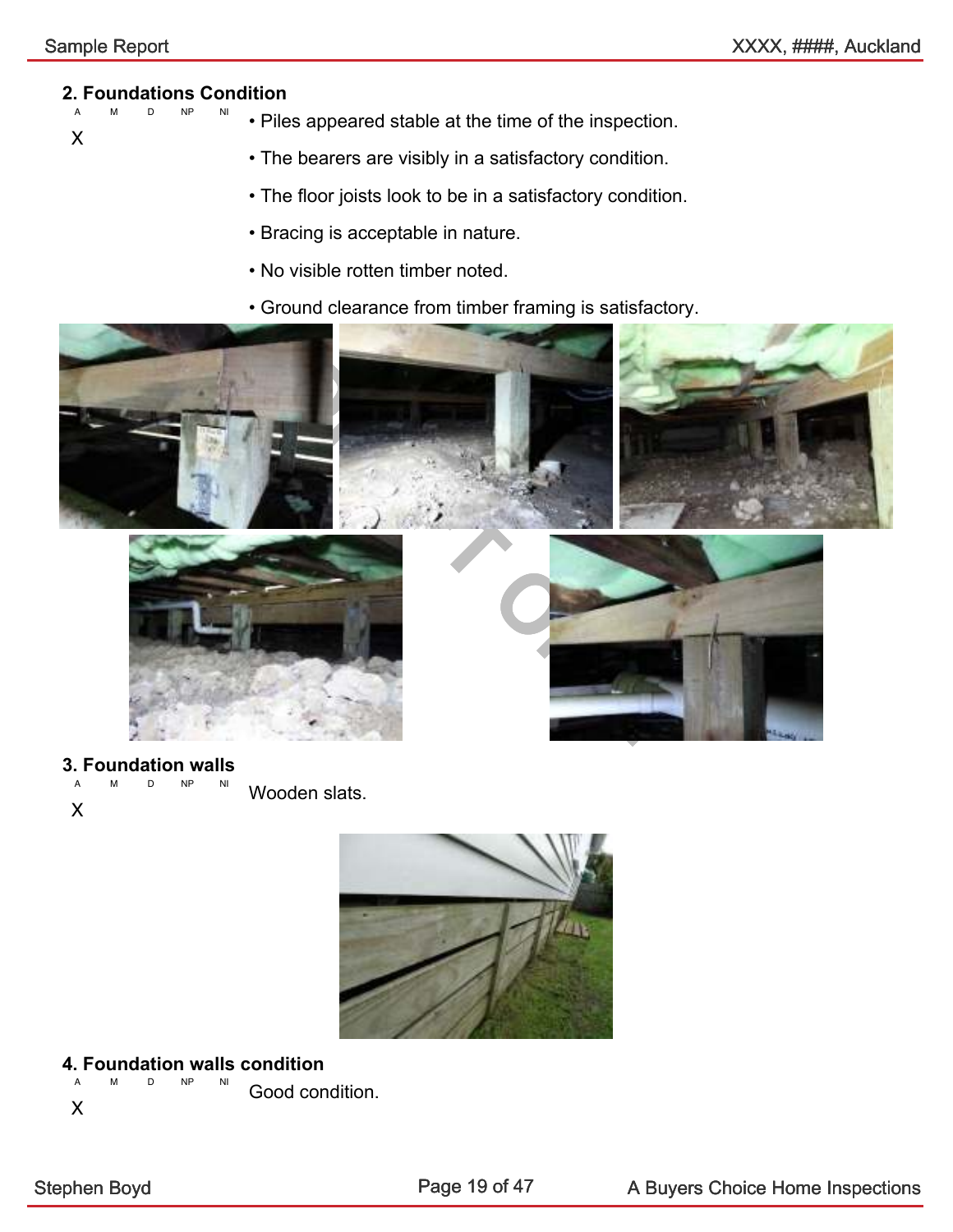# 5. Floor type

M D NP NI X Timber.

#### Sub Floor - Insulation

# 1. Type

 $D$  NP NI Blanket insulation.

X



### 2. Coverage

A M D NP NI X Adequate coverage.



#### 3. Condition

A M D NP NI Good condition.

X

### Sub Floor - Plumbing

### **1. Material type**

A M D NP NI X Butylene/PVC.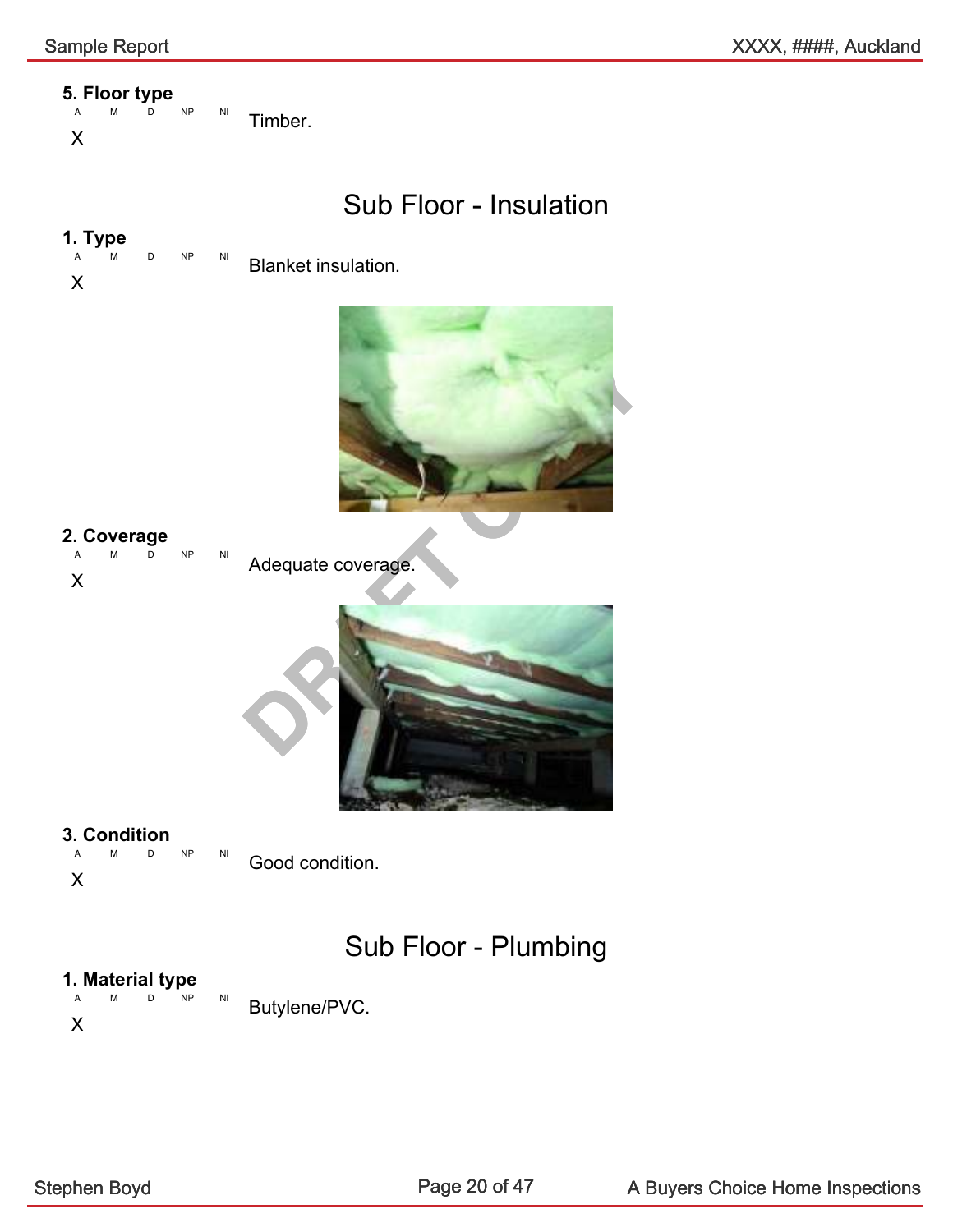

#### 2. Leakage

A M D NP NI No visible signs of leakage at the time of the inspection.





Pipes are well supported.

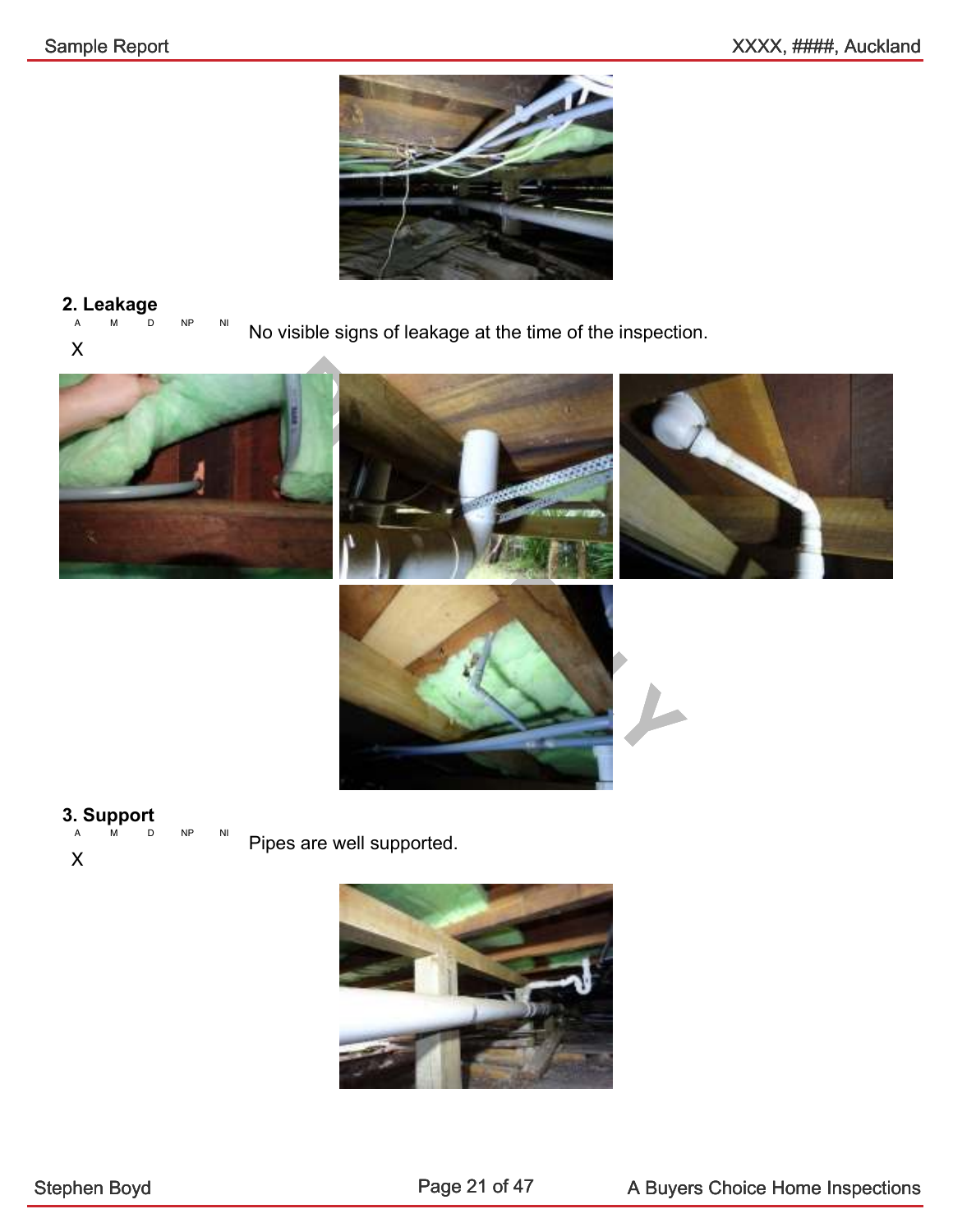### Sub Floor - Pests and Debris

### 1. Insect and pest infestation

 $\overline{\mathsf{NP}}$ X Some evidence of borer. Treatment recommended.



# 4. Location of pump

 $D$  NP X Found in the crawl space under the home.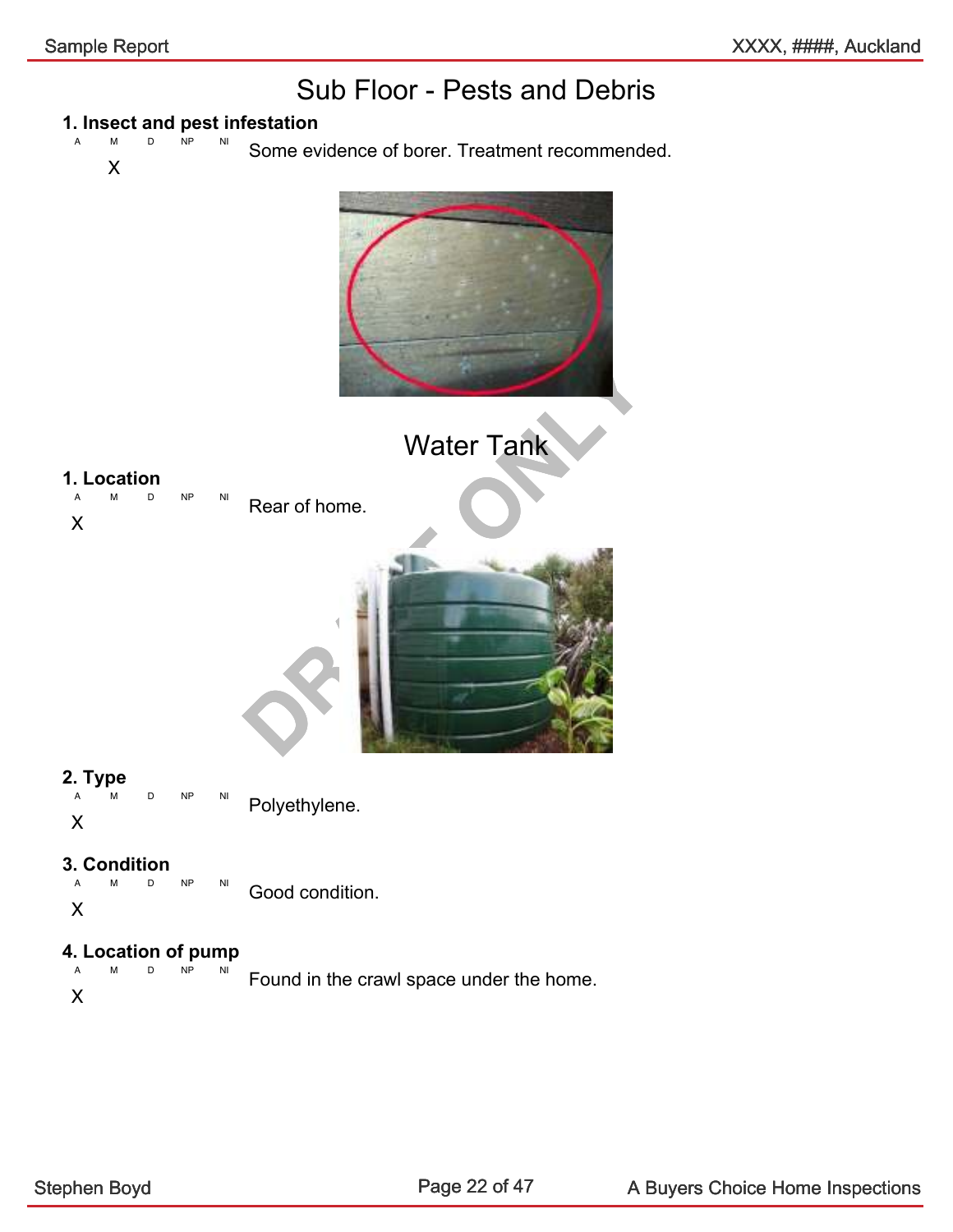

### 5. Condition of pump

A M D NP NI Average condition.

X

#### **Deck**

#### 1. Location

A M D NP NI X Ground level providing access to the front entry and dining area.



#### 2. Deck Assessment

M D NP X

• The deck is of timber construction.

• The floor material is in a satisfactory condition.

• There was no excessive springiness felt in the deck at the time of inspection.

• Clearance between the cladding and the deck are acceptable.

Please note due to the lack of access under the deck the substructure could not be viewed.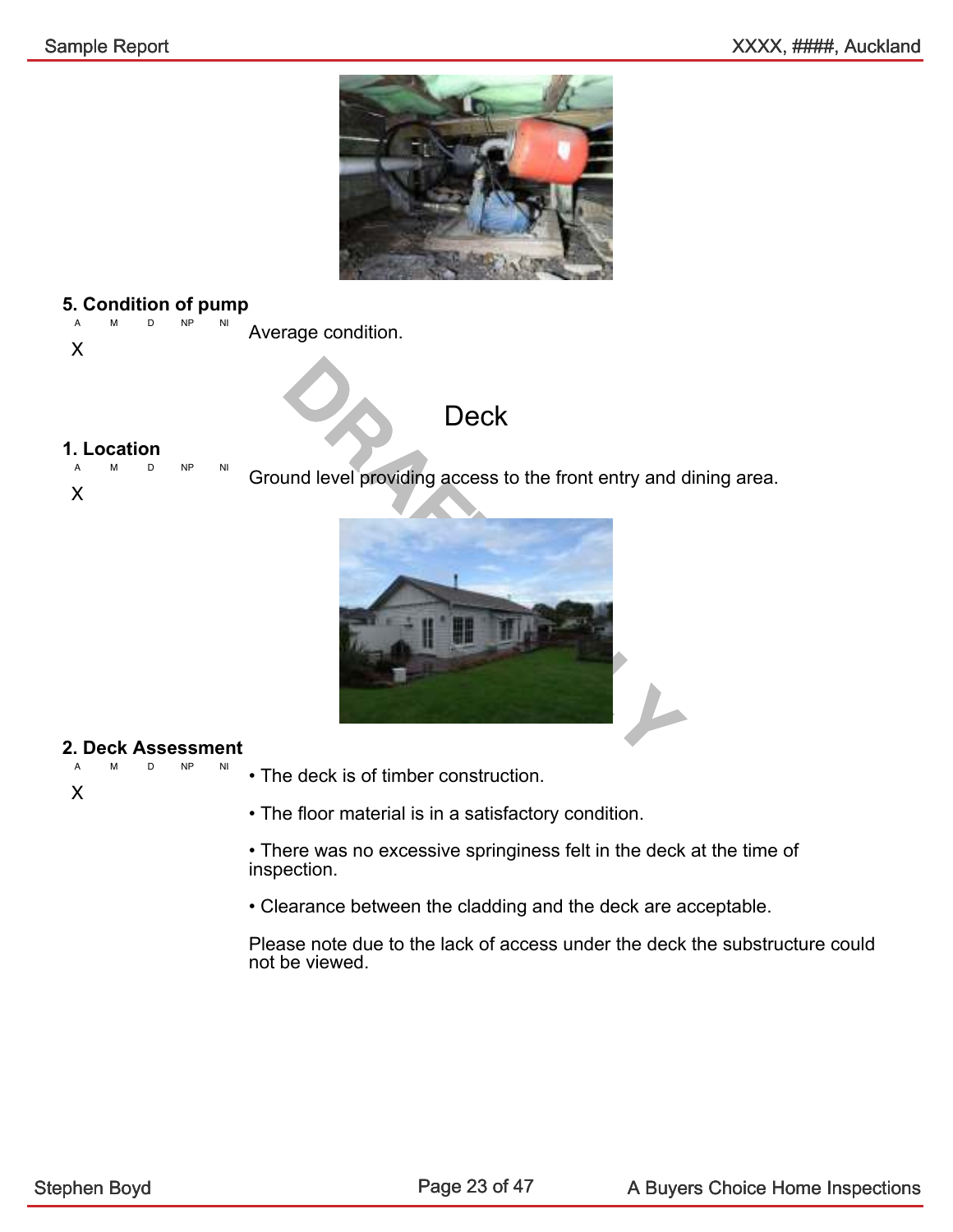



#### **Entrance**

#### 1. Location

A M D NP NI X Entry is from the front of the home.





#### 2. Room Assessment D NP

X

- The doors and frames in this room are operational & in an acceptable condition.
- The lights & switches were functional.
- Over all the walls & coverings were visually in good condition.
- The ceiling is in a satisfactory condition.
- The flooring is in an acceptable condition.

### 3. Moisture Readings

A M D NP X

When moisture testing particular attention is payed to any areas that indicated settlement, general wear and tear or signs of possible moisture ingress. This is a consistent practice through out all rooms.

The moisture levels in this area were of an acceptable level for this type of home.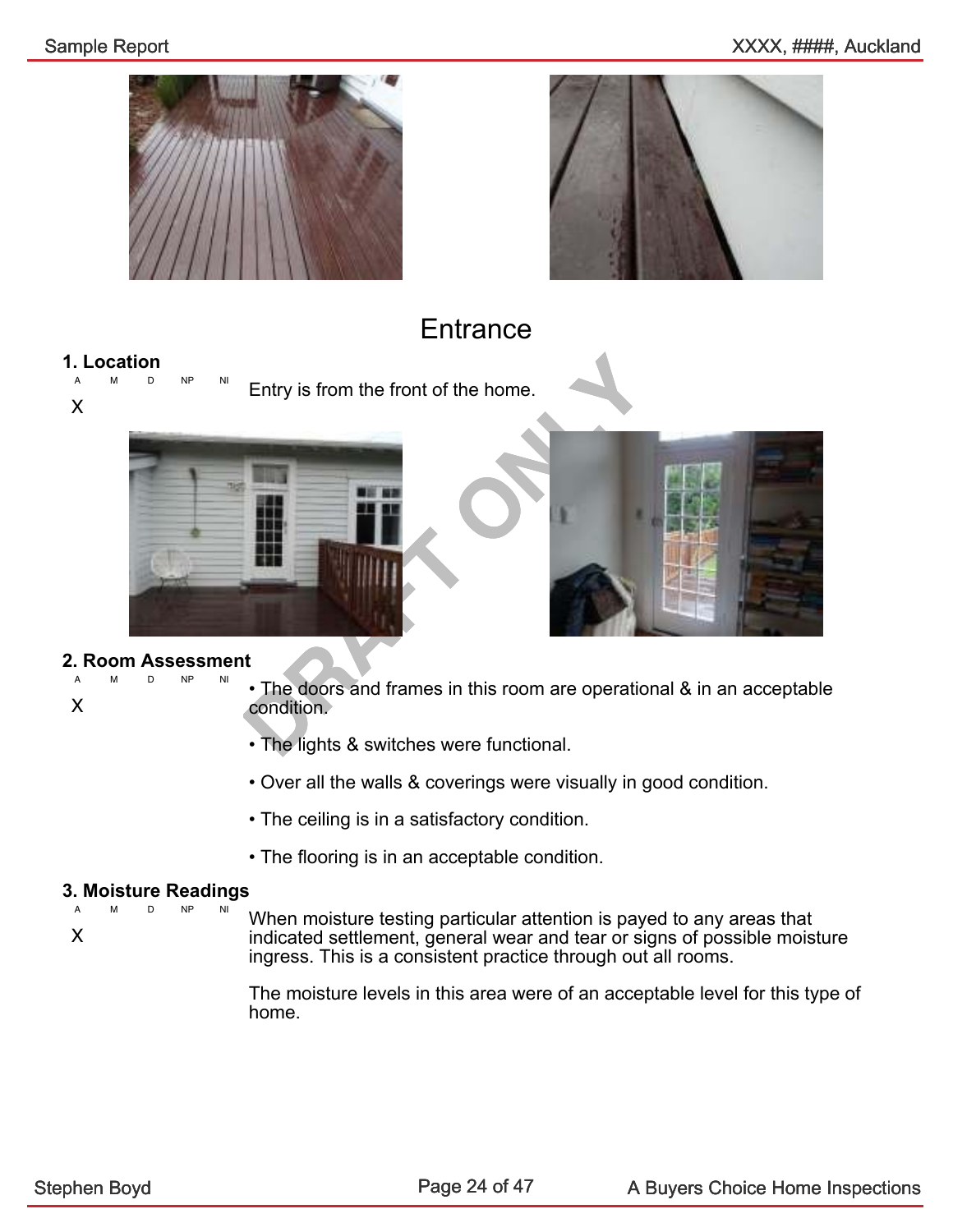

### Burglar Alarm

#### 1. Burglar Alarm System

A M D NP NI

X

Sensors, exterior alarm, internal alarm siren and key pads were present, however the system was not tested as part of this inspection.

We recommend you find out the contact details for the installation company and change the alarm codes.



Lounge

### 1. Room Aspect

A M D NP NI

X

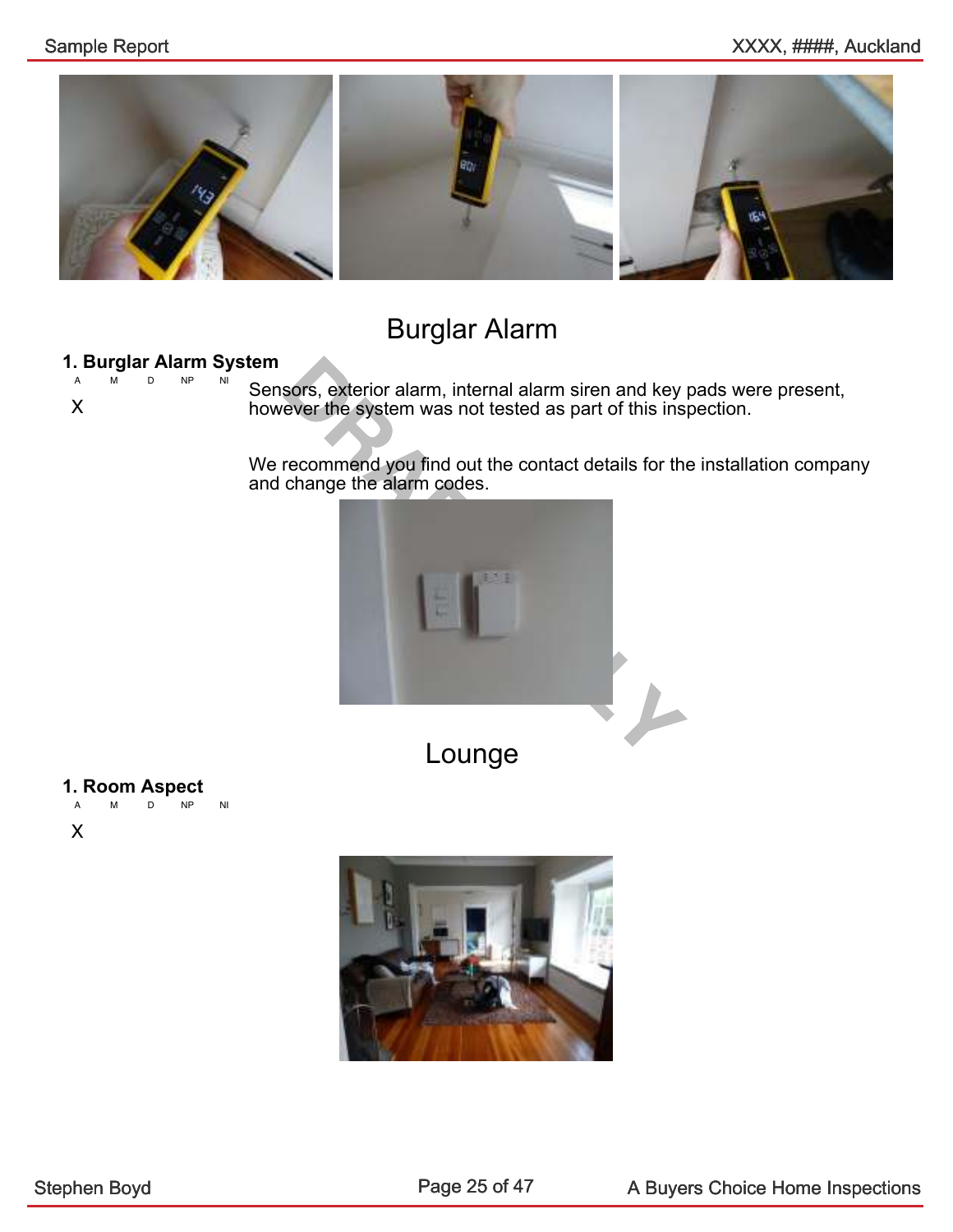X

### 2. Room Assessment

- NP NI • The lights & switches and any accessible power sockets were functional.
	- Over all the walls & coverings were visually in good condition.
	- The ceiling is in a satisfactory condition.
	- The flooring is in an acceptable condition.





#### 4. Moisture Readings

 $NP$ X A number of moisture readings were taken within this room all found to be of an acceptable level.





#### Dining Area

Page 26 of 47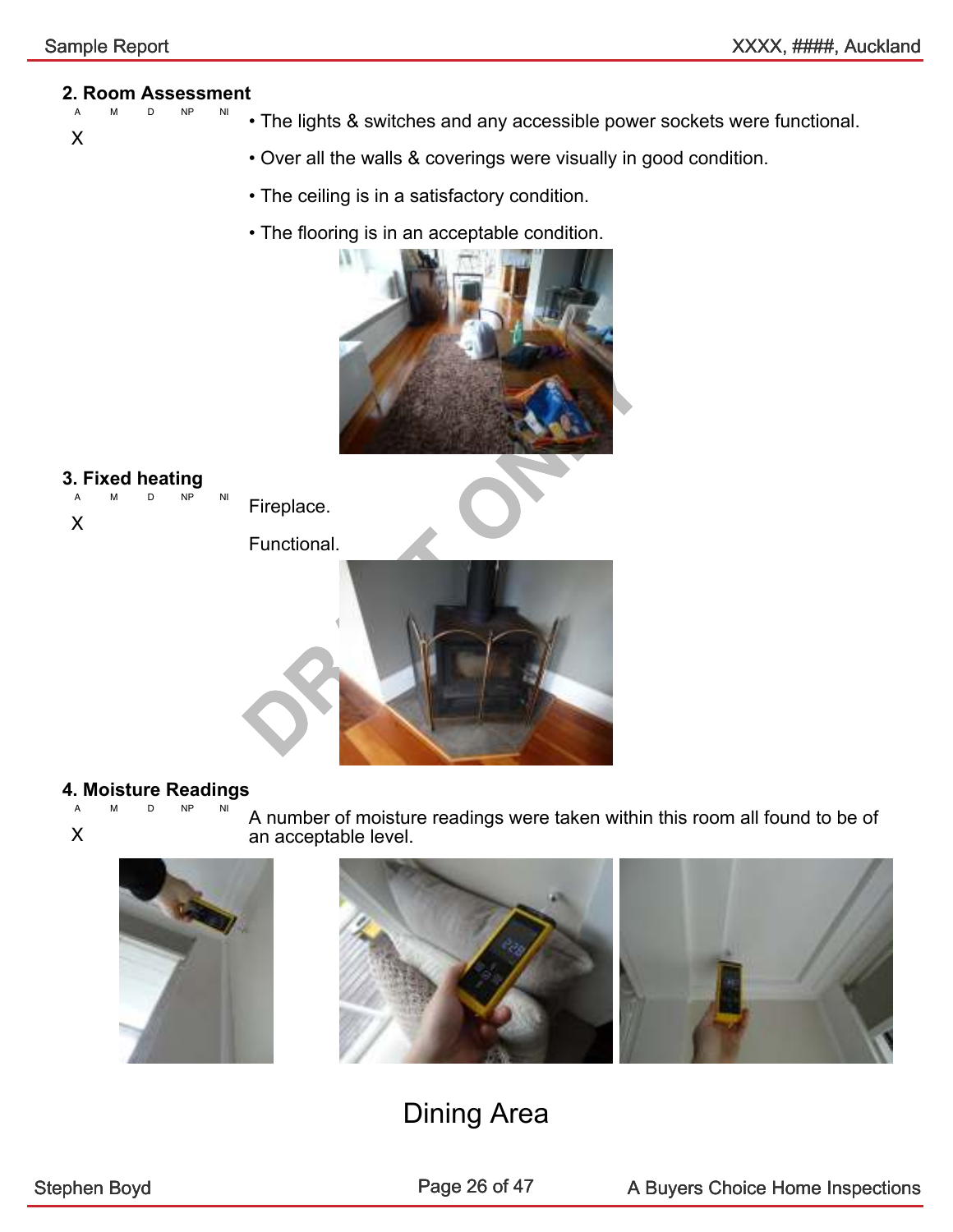### 1. Room Aspect





#### **2. Room Assessment** A M D NP NI



• The doors and frames in this room are operational & in an acceptable condition.

- The lights & switches and any accessible power sockets were functional.
- Over all the walls & coverings were visually in good condition.
- The ceiling is in a satisfactory condition.
- The wooden floor is in an good condition.

### **3. Moisture Readings**

- $NP$
- X

The moisture readings taken around the walls were of an acceptable level for this type of home.



Kitchen

1. Room Aspect D NP NI X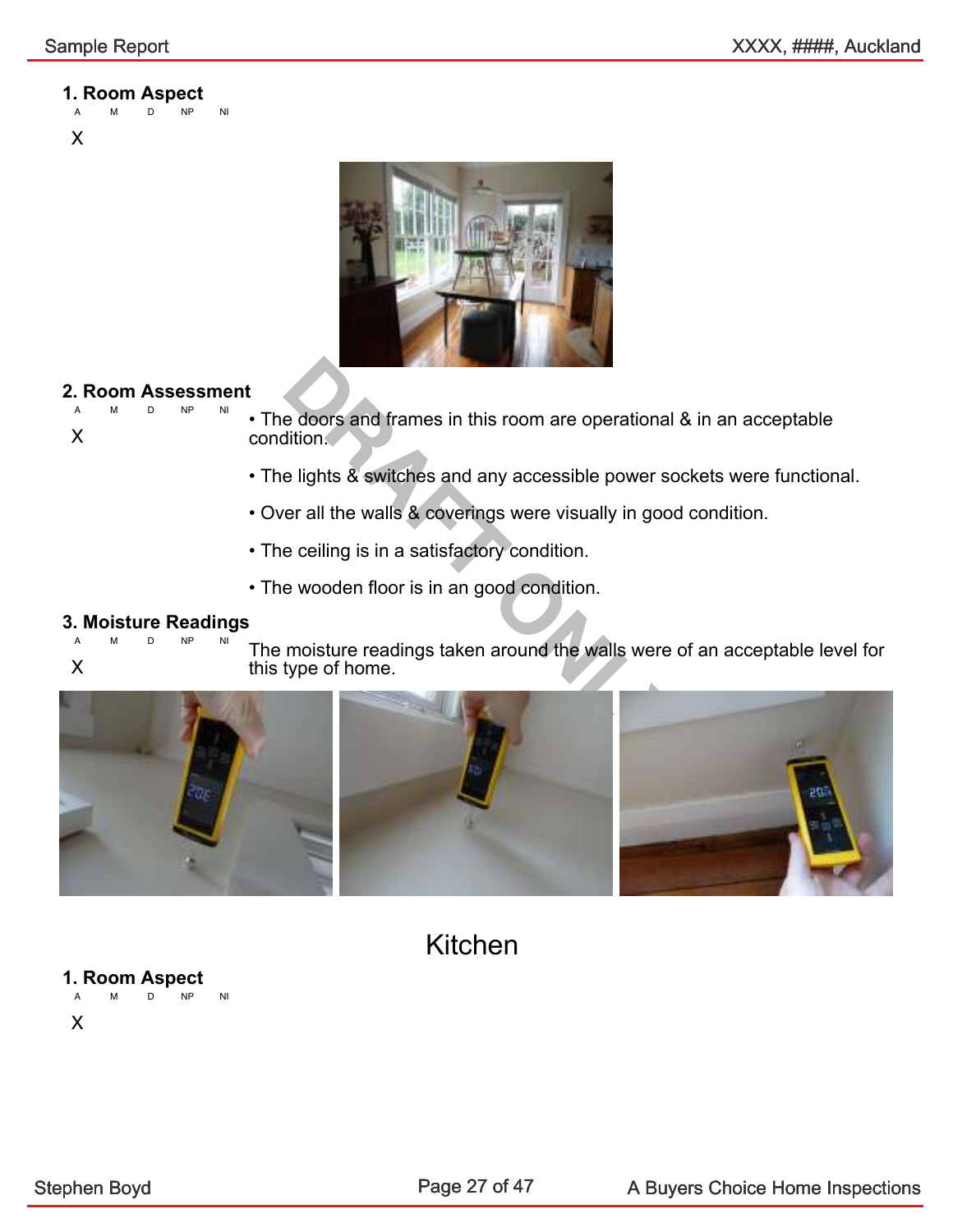

#### 2. Kitchen Amenities D NP NI

X

- The bench tops are in acceptable condition, the junction between wall and bench is sealed.
	- The cabinets and hardware were in a good and functional condition.
	- There were no signs of leakage from the taps or waste traps.
	- The cook top was functional at the time.
	- The oven was functional, please note only basic functions were tested.
	- The air extraction fan was operational when tested.

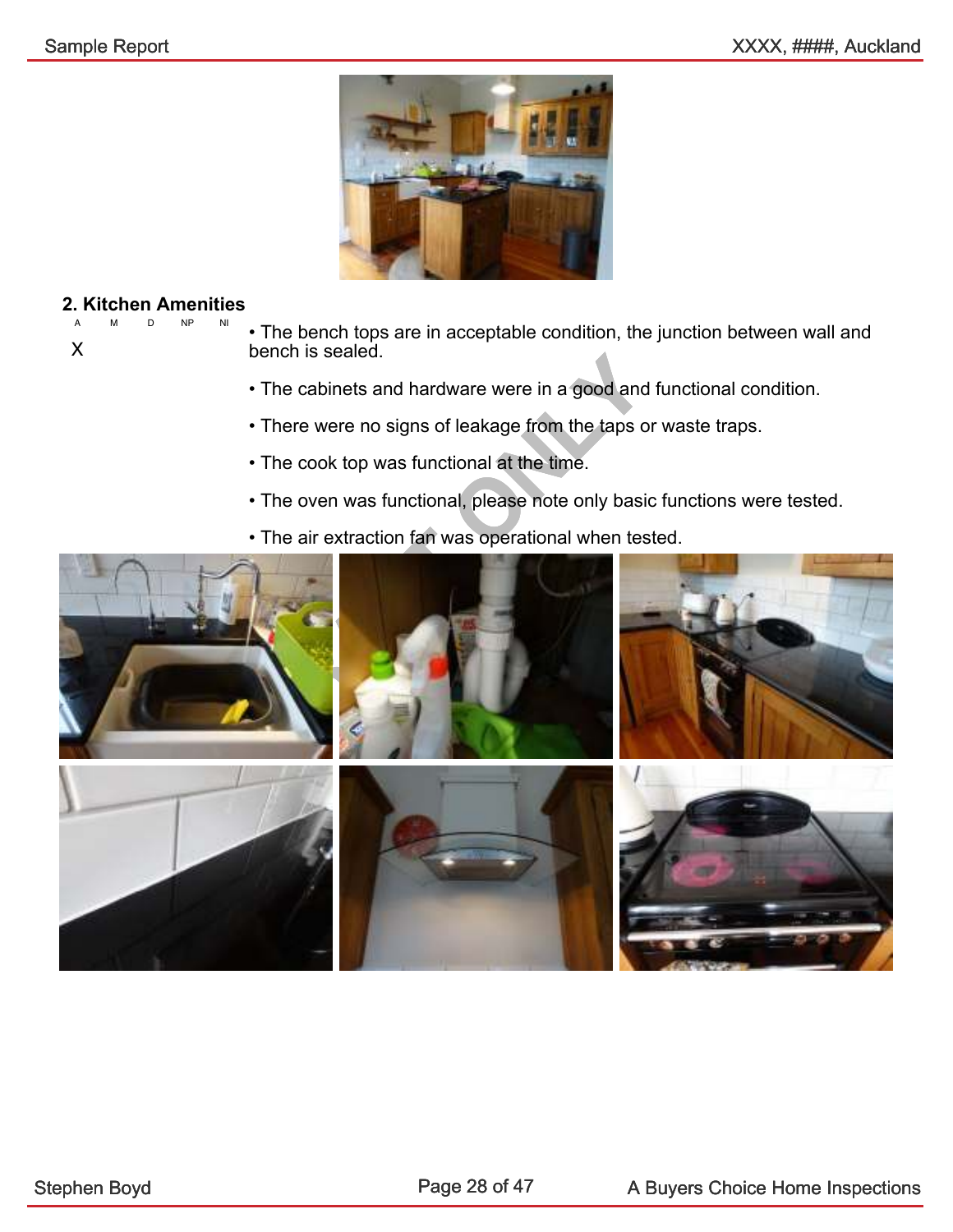### **3. Room Assessment**

- NP NI • The lights & switches were functional.
- X

- Accessibly power sockets were functional.
- Over all the walls & coverings were visually in good condition.
- The ceiling is in a satisfactory condition.
- The flooring is in an acceptable condition.

#### 4. Moisture Readings

A M D NP NI X The moisture levels in this area were of an acceptable level for this type of home.



### 1st Bedroom

### 1. Room Aspect

A M D NP NI

X

Double bedroom.



#### 2. Room Assessment D NP NI

- X
- The doors and frames in this room are operational & in an acceptable condition.
- The lights & switches and any accessible power sockets were functional.
- Over all the walls & coverings were visually in good condition.
- The ceiling is in a satisfactory condition.
- The flooring is in an average condition.

Page 29 of 47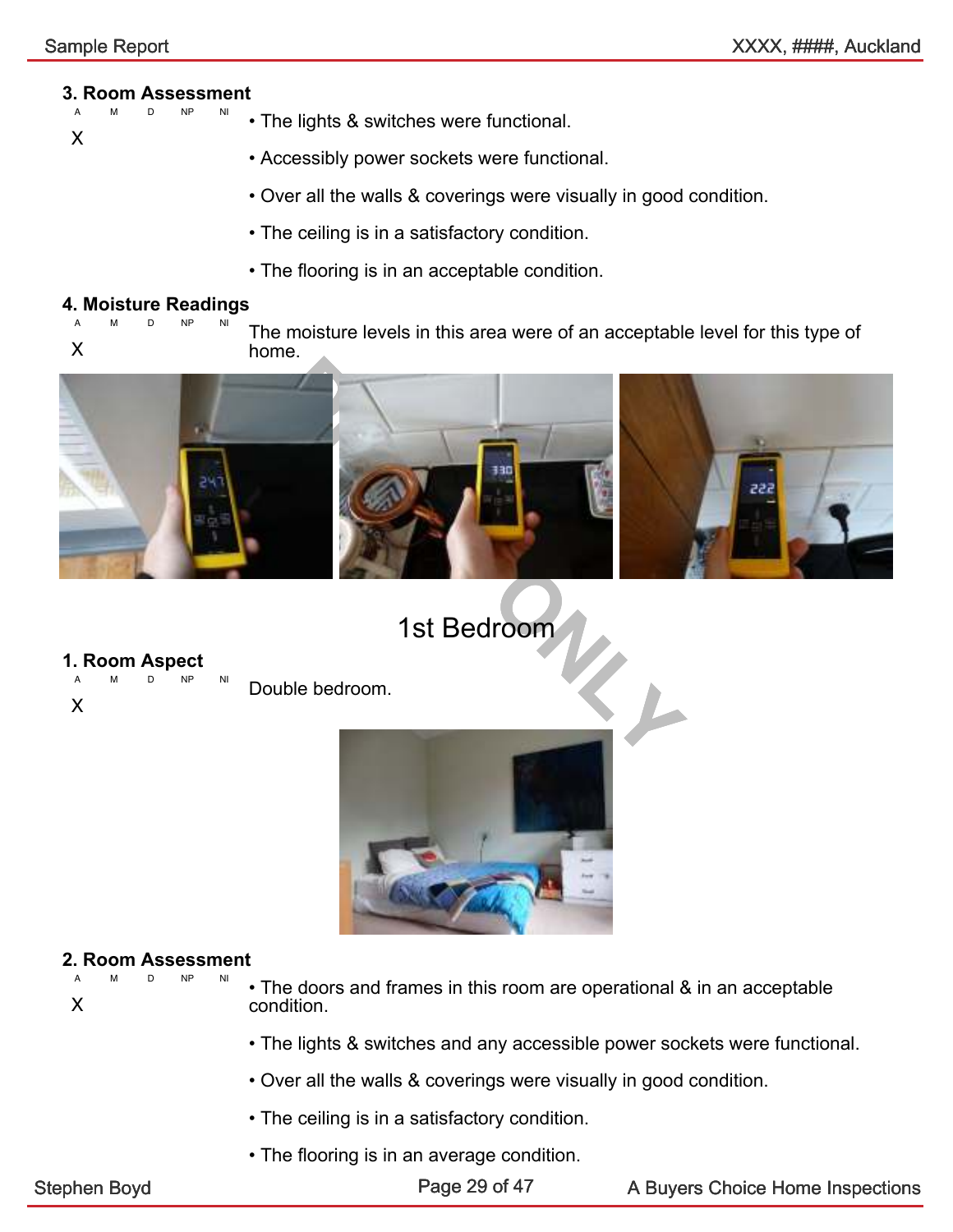

### **3. Moisture Readings**

A M D NP NI X A number of moisture readings were taken within this room all found to be of an acceptable level.



**Hallway** 

### 1. Room Aspect

A M D NP NI





#### 2. Room Assessment D NP NI

X

- The doors and frames in this room are operational & in an acceptable condition.
- The lights & switches and any accessible power sockets were functional.
- Over all the walls & coverings were visually in good condition.
- The ceiling is in a satisfactory condition.
- The flooring is in an acceptable condition.

Page 30 of 47

Stephen Boyd **A Buyers Choice Home Inspections** Page 30 of 47 A Buyers Choice Home Inspections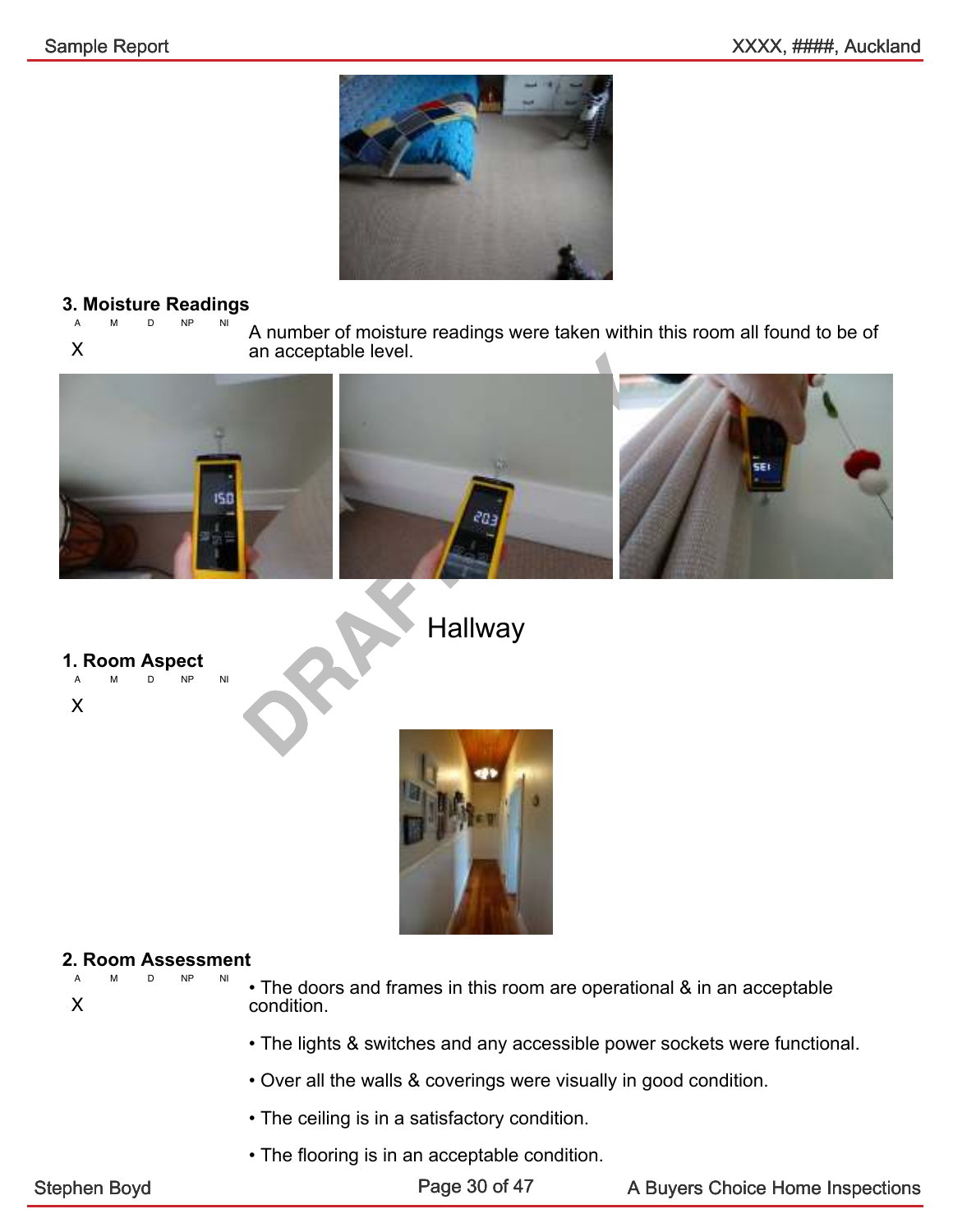



#### Interior Electrical Panel

### **1. Internal Electrical Board Assessment**

D NP NI

X

• Located in the hallway.

• At the time of inspection all fuses were in place and in the correct position.(Please note a fuse did trip when testing a power switch in the garage).

• The board appears to be in good condition.





Door fell off when opened.

### 2nd Bedroom

### 1. Room Aspect

A M D NP NI X Master bedroom.

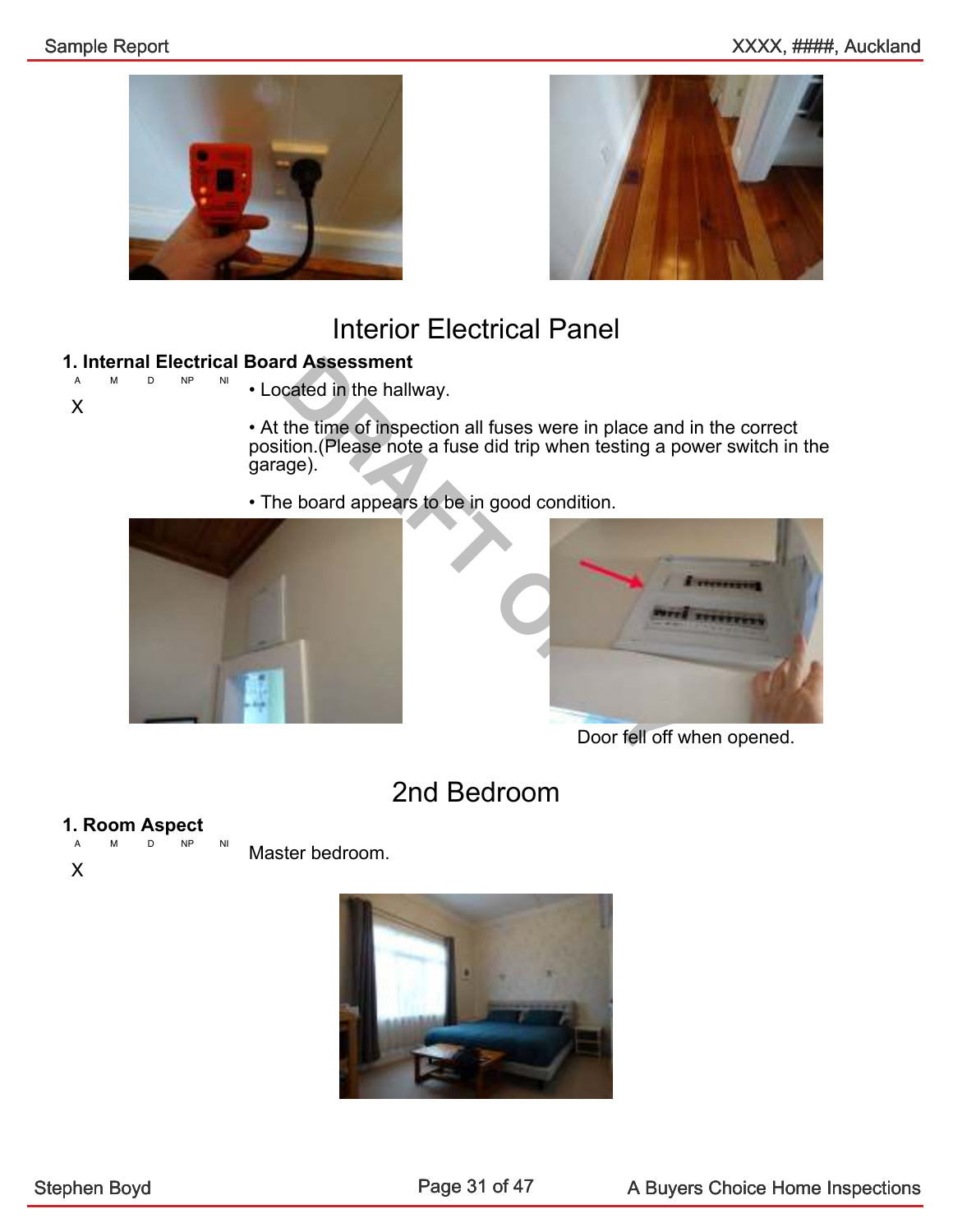### 2. Room Assessment

- D NP
- X

• The doors and frames in this room are operational & in an acceptable condition.

- The lights & switches and any accessible power sockets were functional.
- Over all the walls & coverings were visually in good condition.
- The ceiling is in a satisfactory condition.
- The flooring is in an acceptable condition.



#### **3. Moisture Readings**

A M D NP NI X The moisture readings taken around the walls were of an acceptable level for this type of home.



**Ensuite** 

### 1. Room Aspect

A M D NP NI

X



Page 32 of 47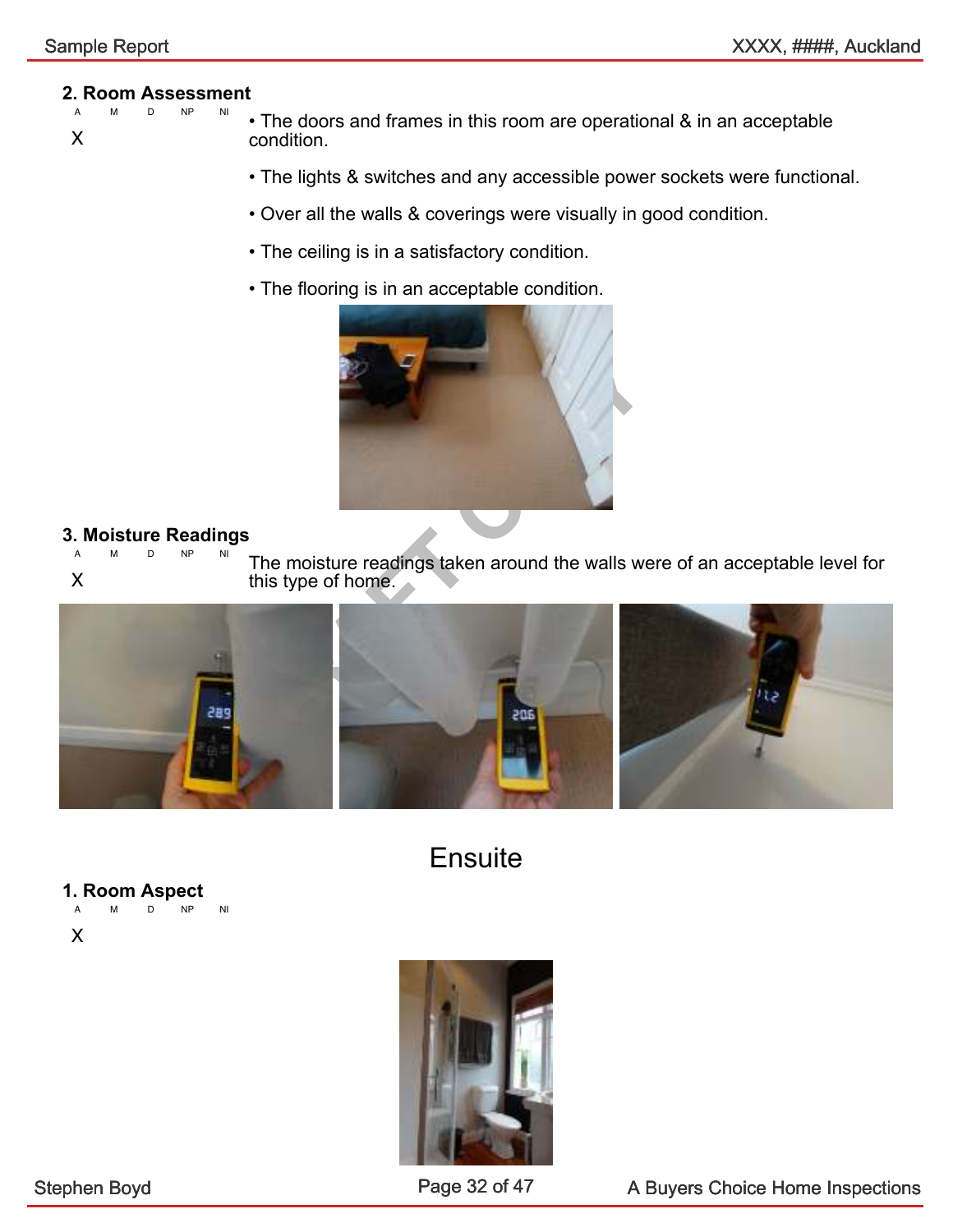#### 2. Bathroom Assessment

- $NP$ X
	- The doors and frames in this room are operational & in an acceptable condition.
		- The lights & switches were functional.
		- Over all the walls & coverings were visually in good condition.
		- The ceiling is in a satisfactory condition.
		- The flooring is in an acceptable condition.
		- Accessible power sockets were functional.





Cracked switch.

### 3. Air extraction system

D NP NI X Functional though fan was noted to be noisy and heat lamp bulb has blown.



### 4. Moisture Readings<br>AMD NP NP NI

 $NP$ X The moisture levels in this area were of an acceptable level for this type of home.







Stephen Boyd **A Buyers Choice Home Inspections** Page 33 of 47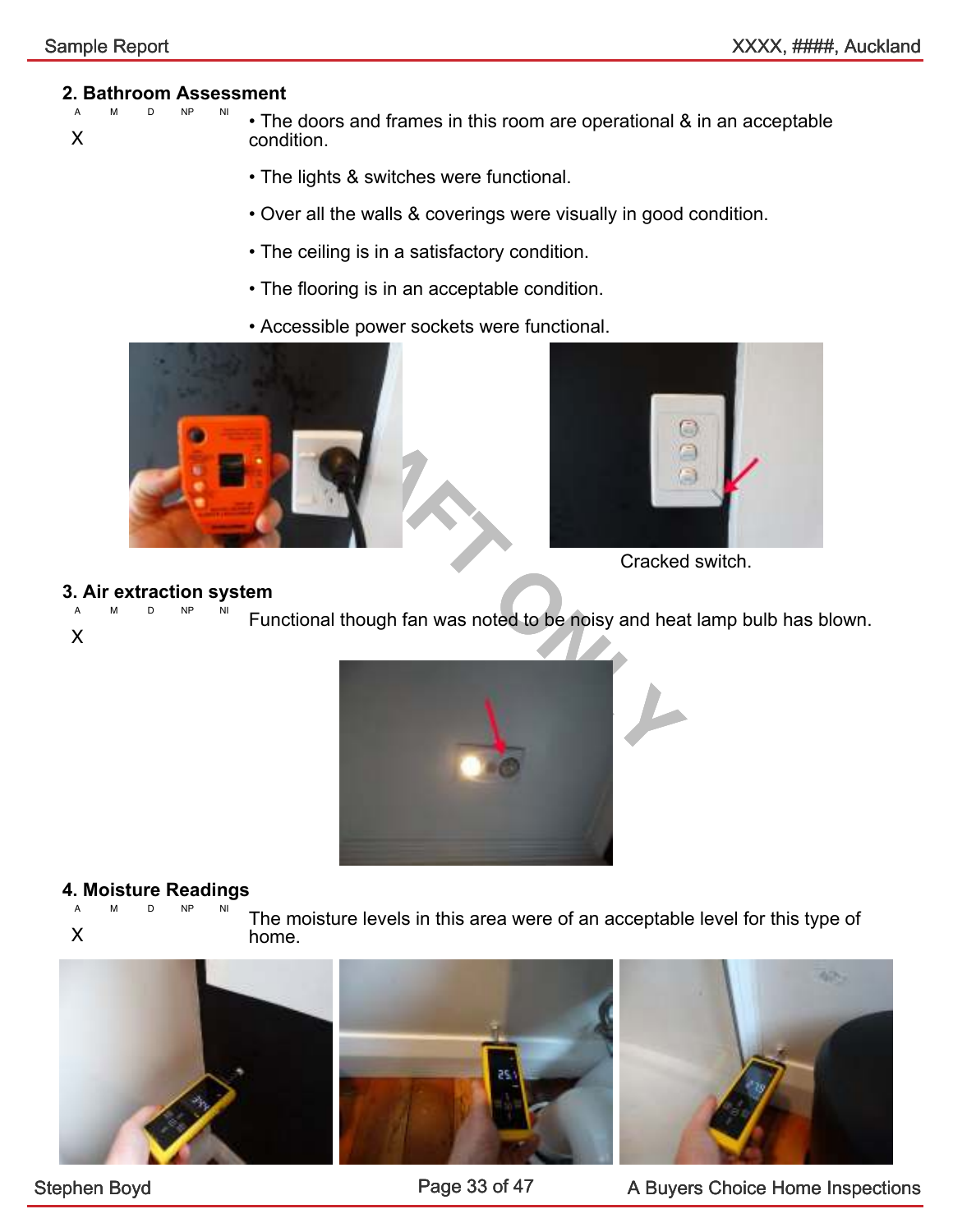#### Ensuite - Vanity & Basin

#### 1. Condition

A M D NP NI X

- The vanity top & basin is in an acceptable condition.
- There was no sign of leakage from the taps or waste traps.
- The vanities doors and draws hardware operated as they should.







Door cover delaminating.

Sealant would be beneficial.

#### Ensuite - Shower

#### 1. Condition

X

A M D NP NI

- The glass door looks to be in a satisfactory condition.
- No leaks were seen from the taps.
- An adequate pressure flow was noted.
- The wall lining is in an acceptable condition.
- The shower tray is in good condition.
- No visible leaks seen at the wall junction detailing.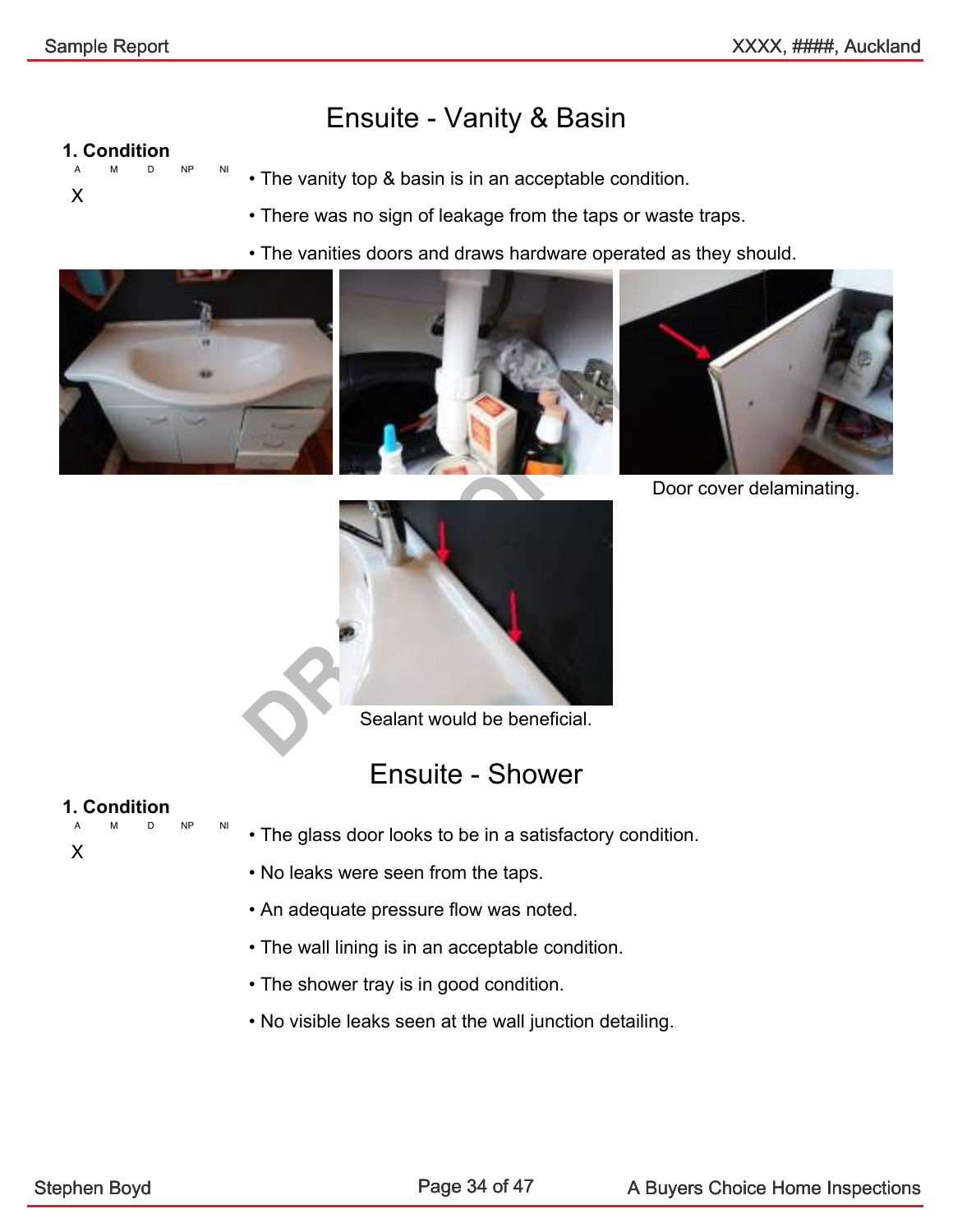





No seal present.



### Ensuite - Toilet

### 1. Condition

A M D NP NI X

- The flush operated as it should.
- The plumbing was functional with no visible signs of leakage.





Sealant would be beneficial.

#### 3rd Bedroom

#### 1. Room Aspect

A M D NP NI X Double bedroom.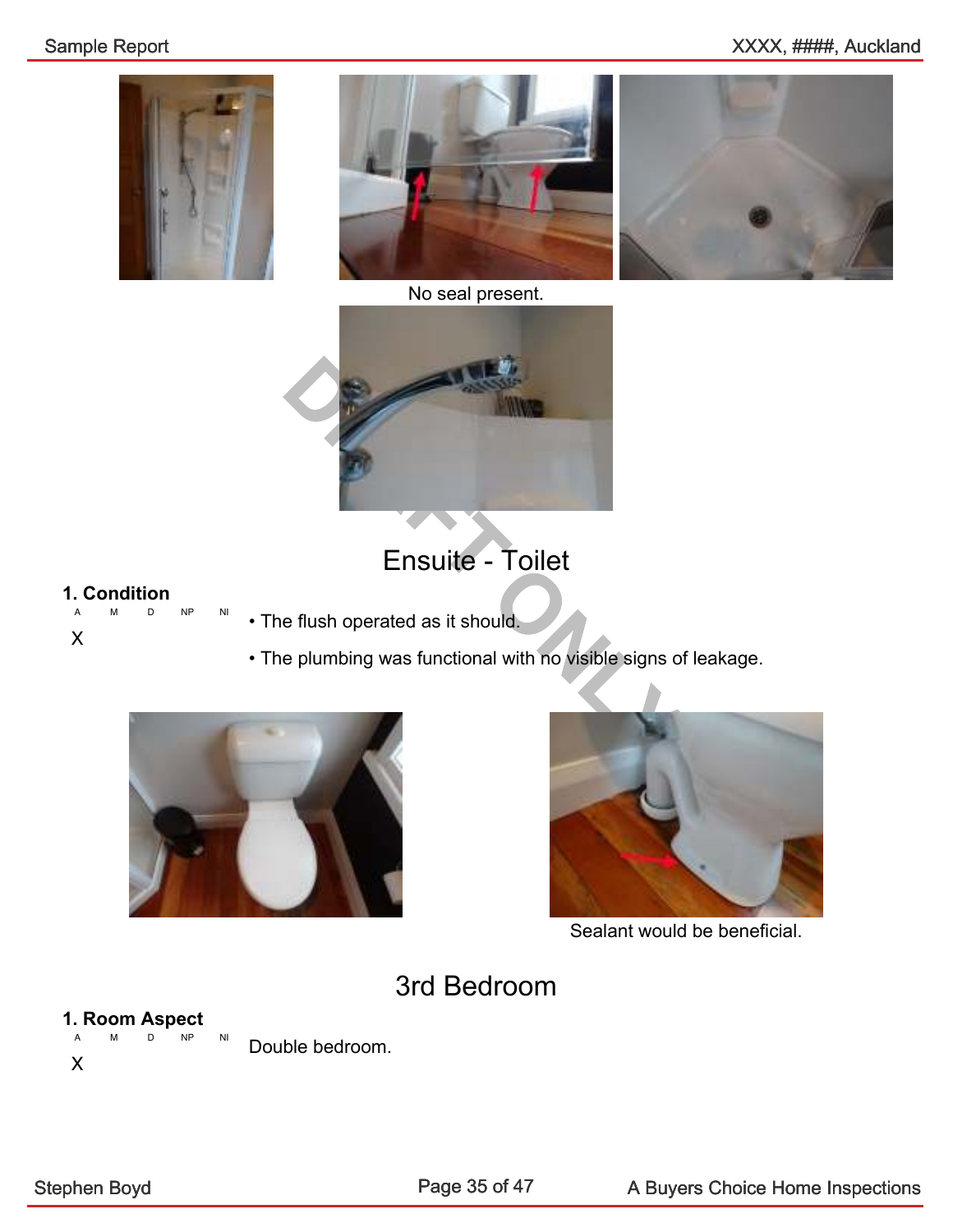

#### 2. Room Assessment D NP NI

X

• The doors and frames in this room are operational & in an acceptable condition.

- The lights & switches and any accessible power sockets were functional.
- Over all the walls & coverings were visually in good condition.
- The ceiling is in a satisfactory condition.
- The flooring is in an acceptable condition.

#### 3. Moisture Readings

A M D NP NI X

The moisture readings taken around the walls were of an acceptable level for this type of home.



Bathroom

### 1. Room Aspect

A M D NP NI

X

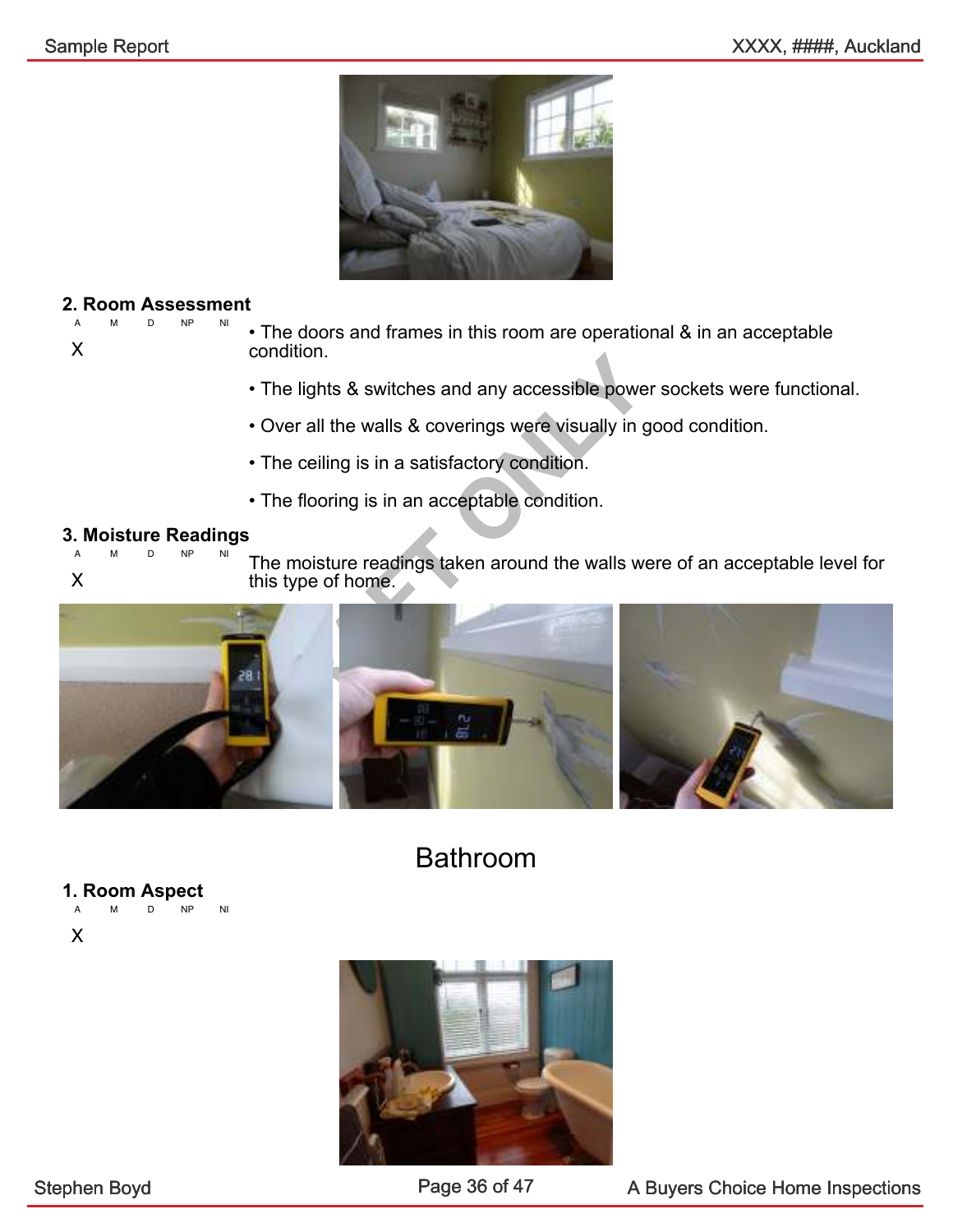#### 2. Bathroom Assessment

- A M D NP NI X • The doors and frames in this room are operational & in an acceptable condition.
	- The lights & switches were functional.
	- Over all the walls & coverings were visually in good condition.
	- The ceiling is in a satisfactory condition.
	- The flooring is in an acceptable condition.
	- An air extraction fan is present and functional at the time of this inspection.
	- Accessible power sockets were functional.





#### 3. Moisture Readings

A M D NP NI

X

The moisture levels in this area were of an acceptable level for this type of home.



#### Vanity & Basin

#### 1. Condition

X

- A M D NP NI • The vanity top & basin is in an acceptable condition.
	- There was no sign of leakage from the taps or waste traps.
	- The vanity top & basin is sufficiently sealed at the wall junction.
	- The vanities doors and draws hardware operated as they should.

Page 37 of 47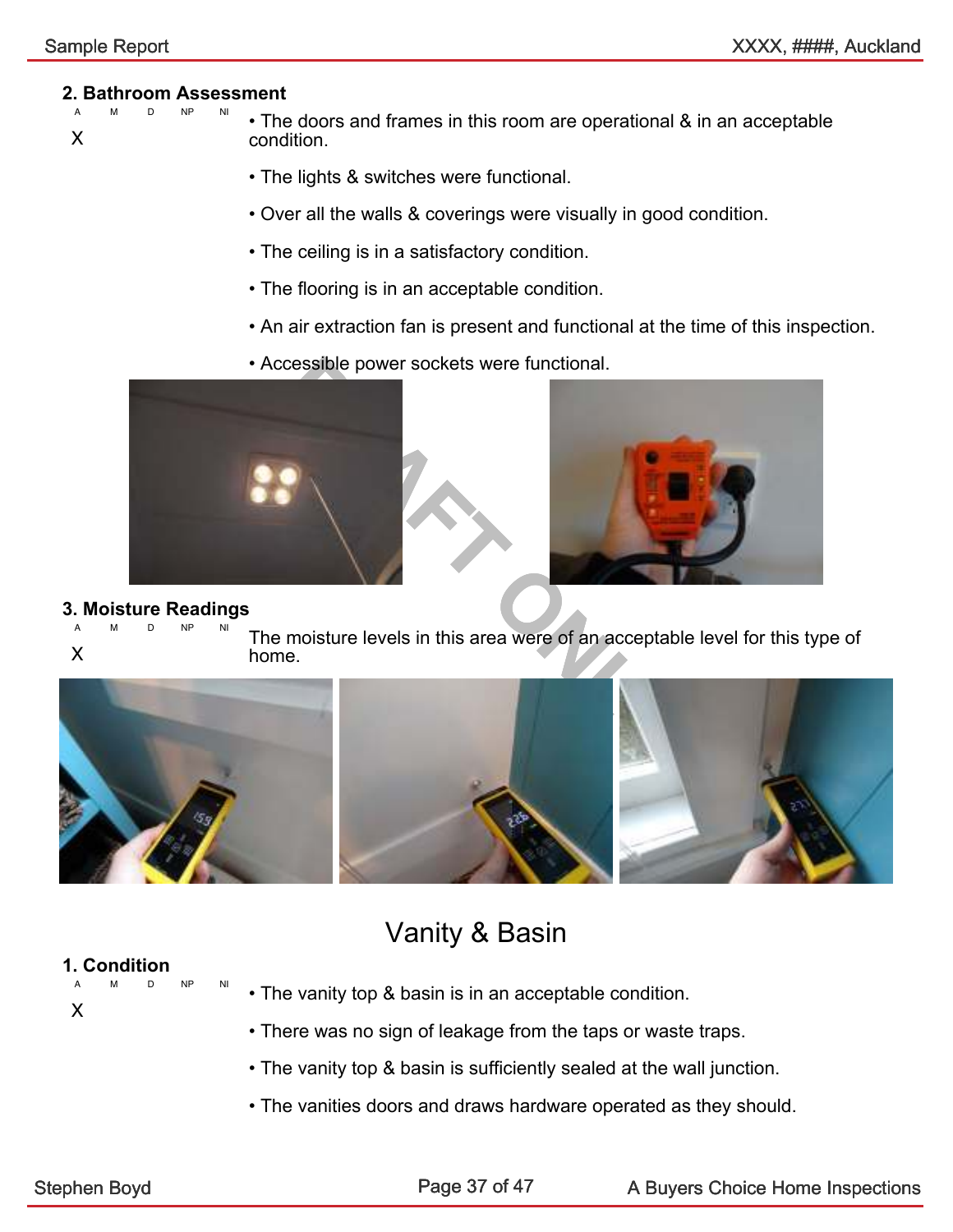#### Sample Report **Sample Report** 3.1 Auckland 2.5 Auckland 2.5 Auckland 2.5 Auckland 2.5 Auckland 2.5 Auckland 2.5 Auckland 2.5 Auckland 2.5 Auckland 2.5 Auckland 2.5 Auckland 2.5 Auckland 2.5 Auckland 2.5 Auckland 2.5 Auckla

X





#### Bath

#### 1. Condition of Tub & Surroundings D NP NI

- The bath tub looks to be in an acceptable condition.
	- No visible signs of leakage from the taps.
	- The wall lining around the bath is in good condition.





#### Shower

### 1. Condition

A M D NP NI X

- The shower curtain & rail look to be in a satisfactory condition.
- No leaks were seen from the taps.
- An adequate pressure flow was noted.
- The shower is over the bath.

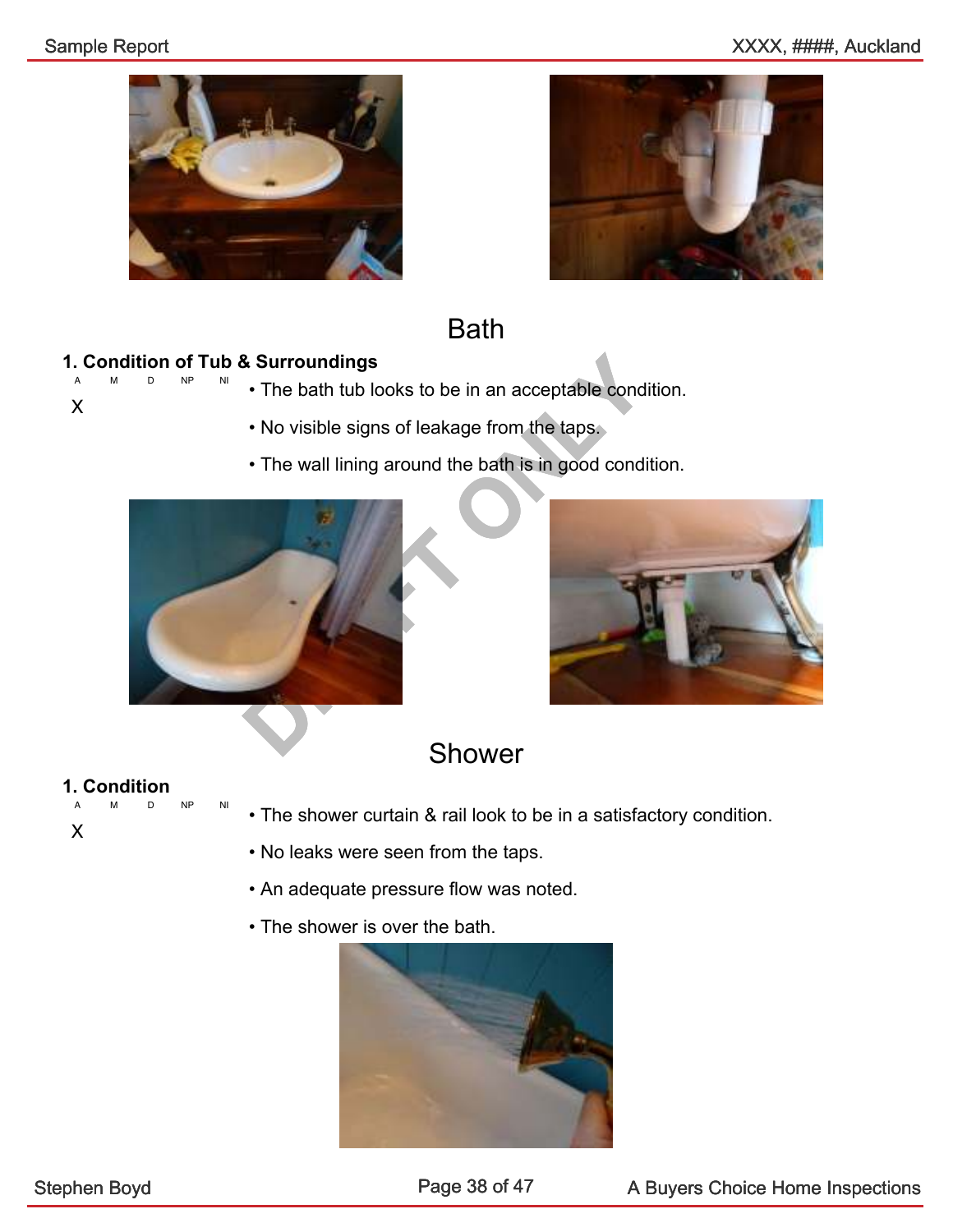### **Toilet**

#### 1. Condition

- A M D NP NI
- X
- The flush operated as it should.
- The plumbing was functional with no visible signs of leakage.

![](_page_39_Picture_8.jpeg)

#### 2. Laundry Amenities A M D NP NI

- The washer drains internally to it own plumbing.
- No signs of leakage at the washer hose bib connections.
- The laundry tub and cabinet are in an acceptable condition.
- No Visible signs of leakage from the taps or waste trap.

X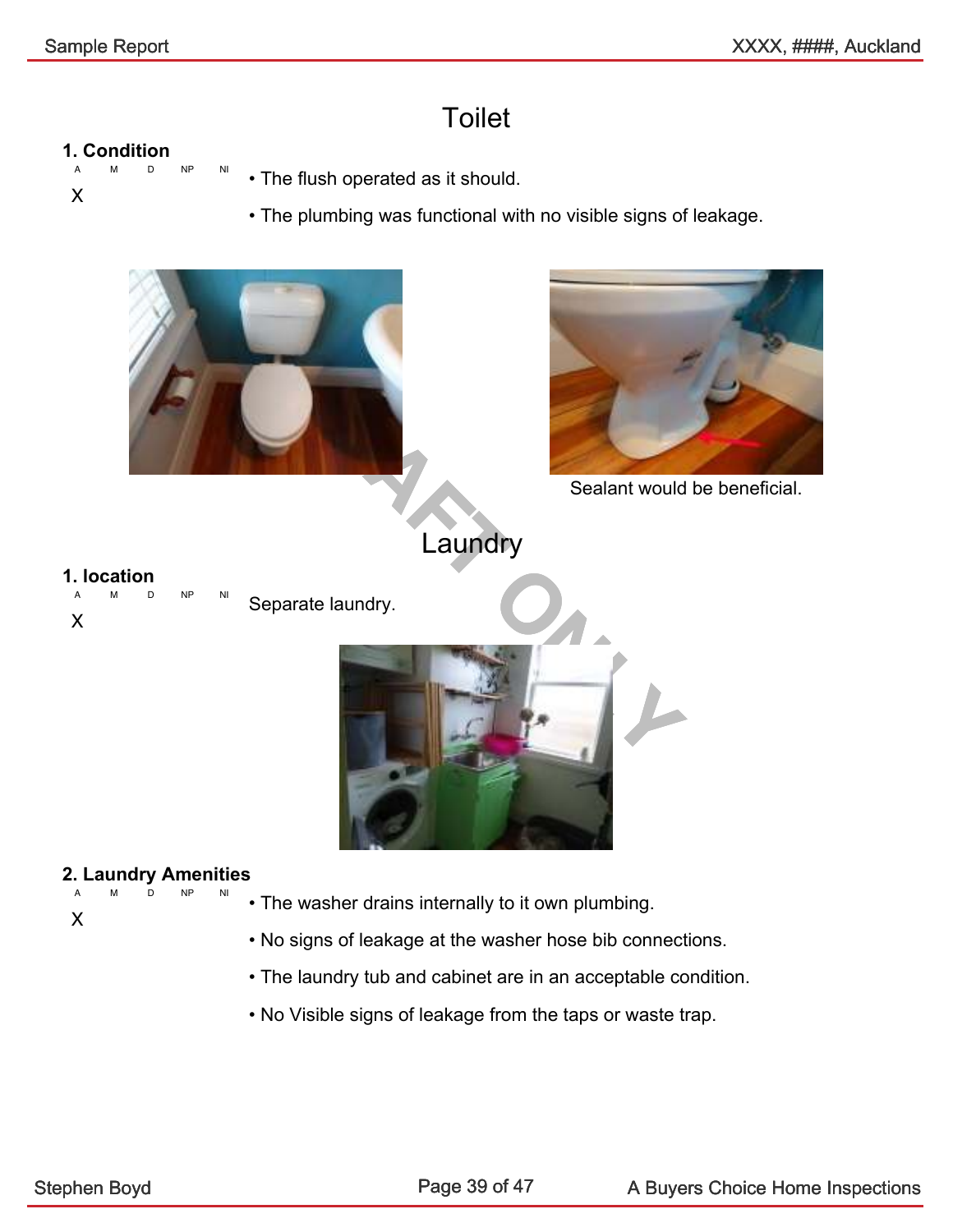#### Sample Report **Sample Report** 3.1 Auckland 2.5 Auckland 2.5 Auckland 2.5 Auckland 2.5 Auckland 2.5 Auckland 2.5 Auckland 2.5 Auckland 2.5 Auckland 2.5 Auckland 2.5 Auckland 2.5 Auckland 2.5 Auckland 2.5 Auckland 2.5 Auckla

![](_page_40_Picture_2.jpeg)

#### 3. Room Assessment

D NP X

• The doors and frames in this room are operational & in an acceptable condition.

- The lights & switches and accessible power sockets were functional.
- Over all the walls & coverings were visually in good condition.
- The ceiling is in a satisfactory condition.
- The flooring is in an acceptable condition.

#### 4. Air extraction system

 $NP$ X

Passive (via window/door).

### 5. Moisture Readings

 $D$ 

X

A number of moisture readings were taken within this room all found to be of an acceptable level.

![](_page_40_Picture_17.jpeg)

### Garage - Interior

1. Garage Aspect A M D NP NI X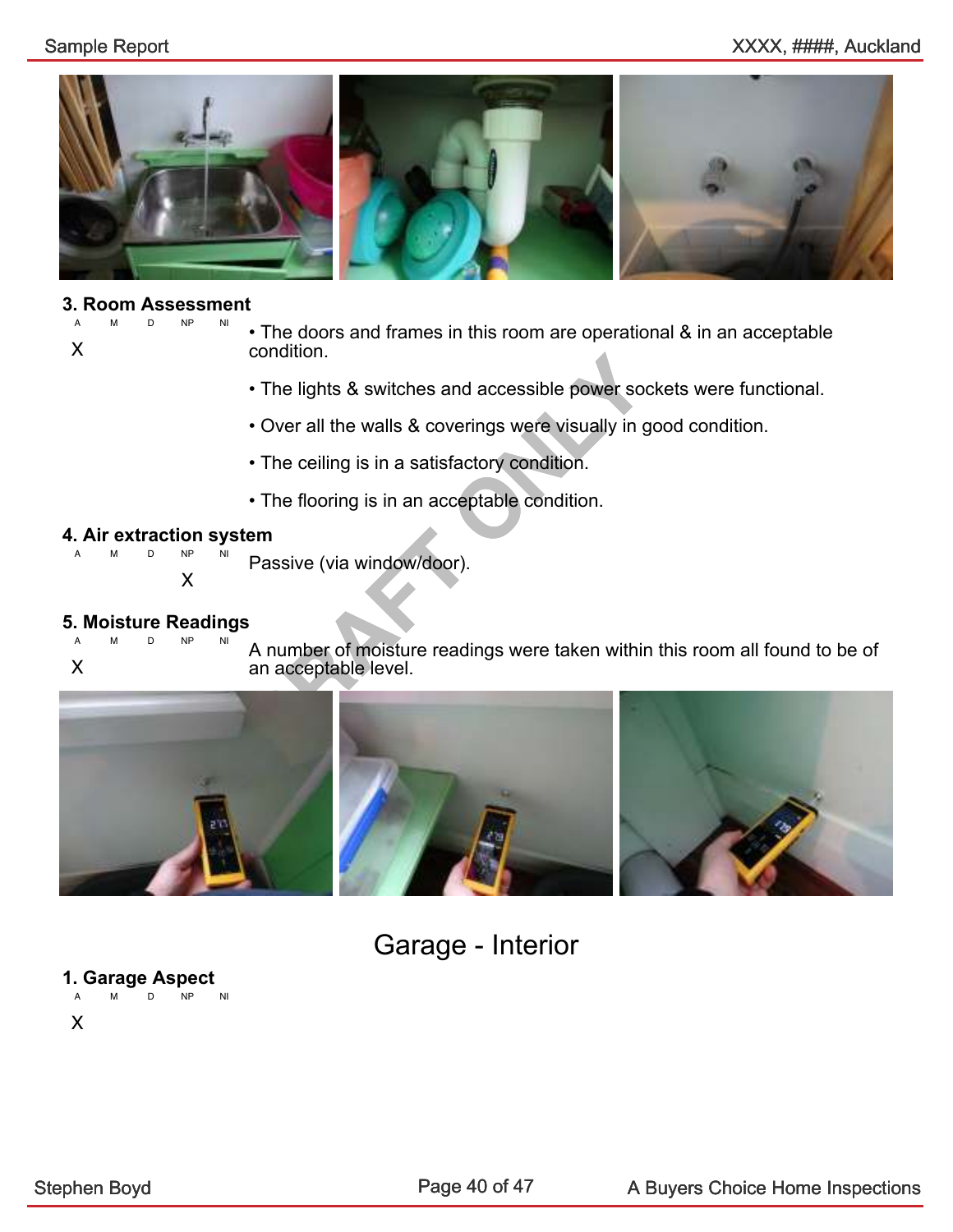![](_page_41_Picture_2.jpeg)

#### 2. Garage door

A M D NP NI Satisfactory condition.

X

![](_page_41_Picture_6.jpeg)

![](_page_41_Picture_7.jpeg)

### 3. Auto Door Opener

 $NP$ 

X

### 4. Door Safety Reverse

A M D NP NI X Functional: Both directions.

Functional.

#### 5. Room Assessment

 $D$  NP X

• The lights & switches were functional.

- Accessible power sockets were function.
- Over all the walls & coverings were visually in good condition.
- The flooring is in an acceptable condition.

![](_page_41_Picture_19.jpeg)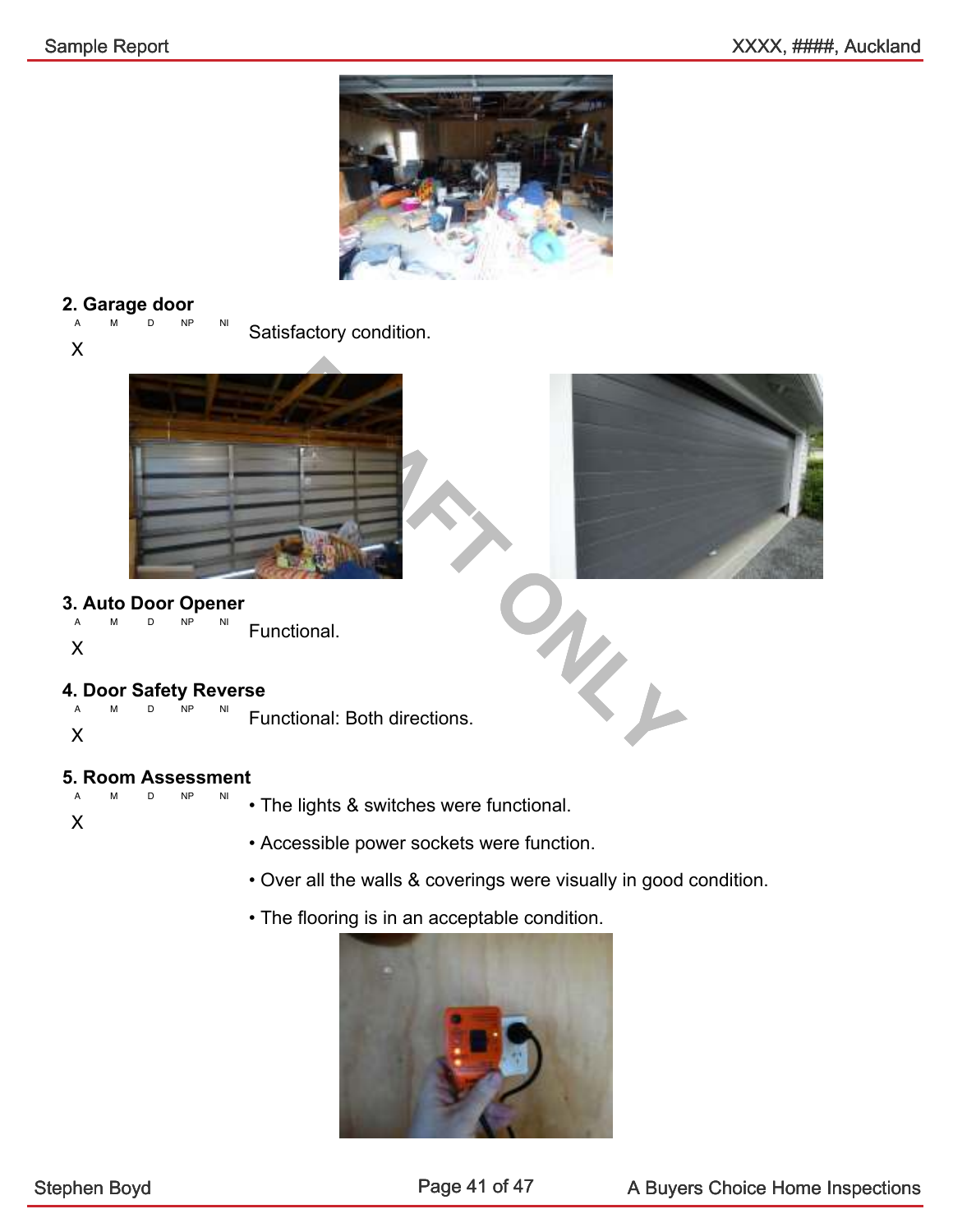#### Garage - Roof Space General

#### 1. Roof Space Assessment  $NP$

X

• Sarking is present covering the underside of this roof covering. Sarking is a vapour barrier to reduce the transmission of moisture into the home.

- No signs of excess moisture was visibly showing in the roof space.
- The roof framing looks satisfactory in nature.
- No evidence of pest or insect infestation.
- No rot evident at the time of inspection.

![](_page_42_Picture_10.jpeg)

#### Weather Tightness Risk

#### 1. Wind zone

Wind zone – Wind drives rain against a building and increases the potential for leaks, in particular at high, very high or extra high levels.

Medium wind zone - Medium risk.

#### 2. Number of storeys

Multi level homes have more wall area exposed to wind and rain and water running over vulnerable areas such as window and door openings or junctions; taller homes are also less likely to be sheltered by neighbouring buildings or vegetation.

One storey - Low risk.

#### 3. Roof pitch

The lower the pitch of roof is, the higher the weather tightness risk. With a low pitch roof water can pool in low spots rather than running off the roof.

Medium pitch roof - Lower risk.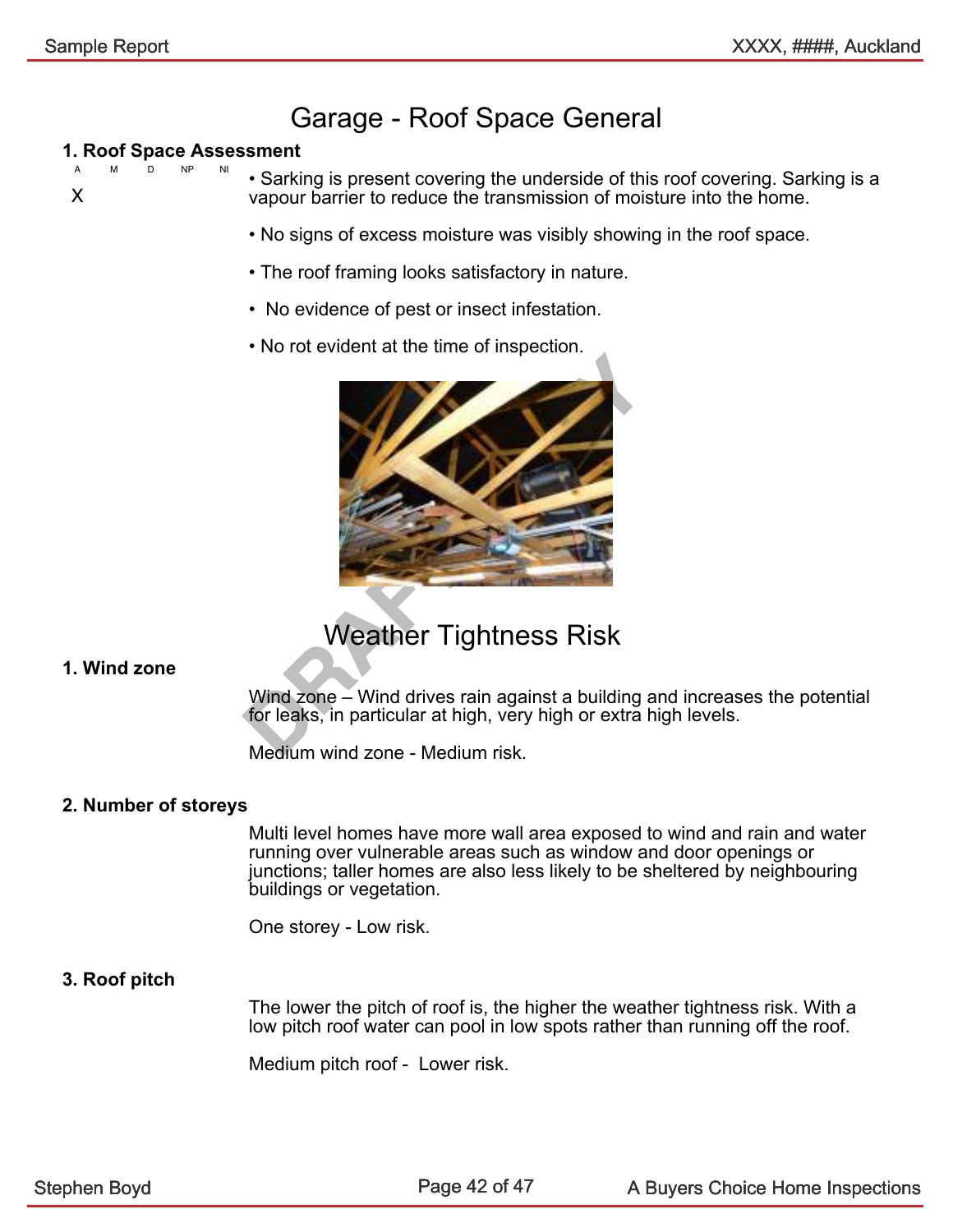#### 4. Eaves

Eaves width – Eaves provide shelter to the walls of a building and reduce the water running down the walls during periods of rain; narrower eaves, or no eaves, means less shelter and therefore greater risk.

Eaves on this single level home - Medium risk.

#### 5. Spouting

External spouting with limited eaves - Medium risk.

#### 6. Envelope complexity

Example the complexity – Complex buildings have more<br>
penetrations in the cladding for windows and oft<br>
arsed risk of leaks. These details may be more dividends that<br>
dividends in the signal may be more dividends in<br>
perfo Envelope complexity – Complex buildings have more junctions and often more penetrations in the cladding for windows and other elements, creating increased risk of leaks. These details may be more difficult to design and build than simpler forms, so the risk of failure is greater.

Fairly simple design- Medium risk.

#### 7. Cladding

This building is clad with weatherboards. Overall the weatherboards are in good condition with a good covering of paint. Regular repairs and maintenance has been shown to reduce potential weathertightness issues.

Low risk.

#### 8. Weather tightness risk

Our assessment of this building is based upon; the items outlined in this section, the visible materials used in the construction, moisture readings that were taken throughout the home and the general design of the home.

Medium risk.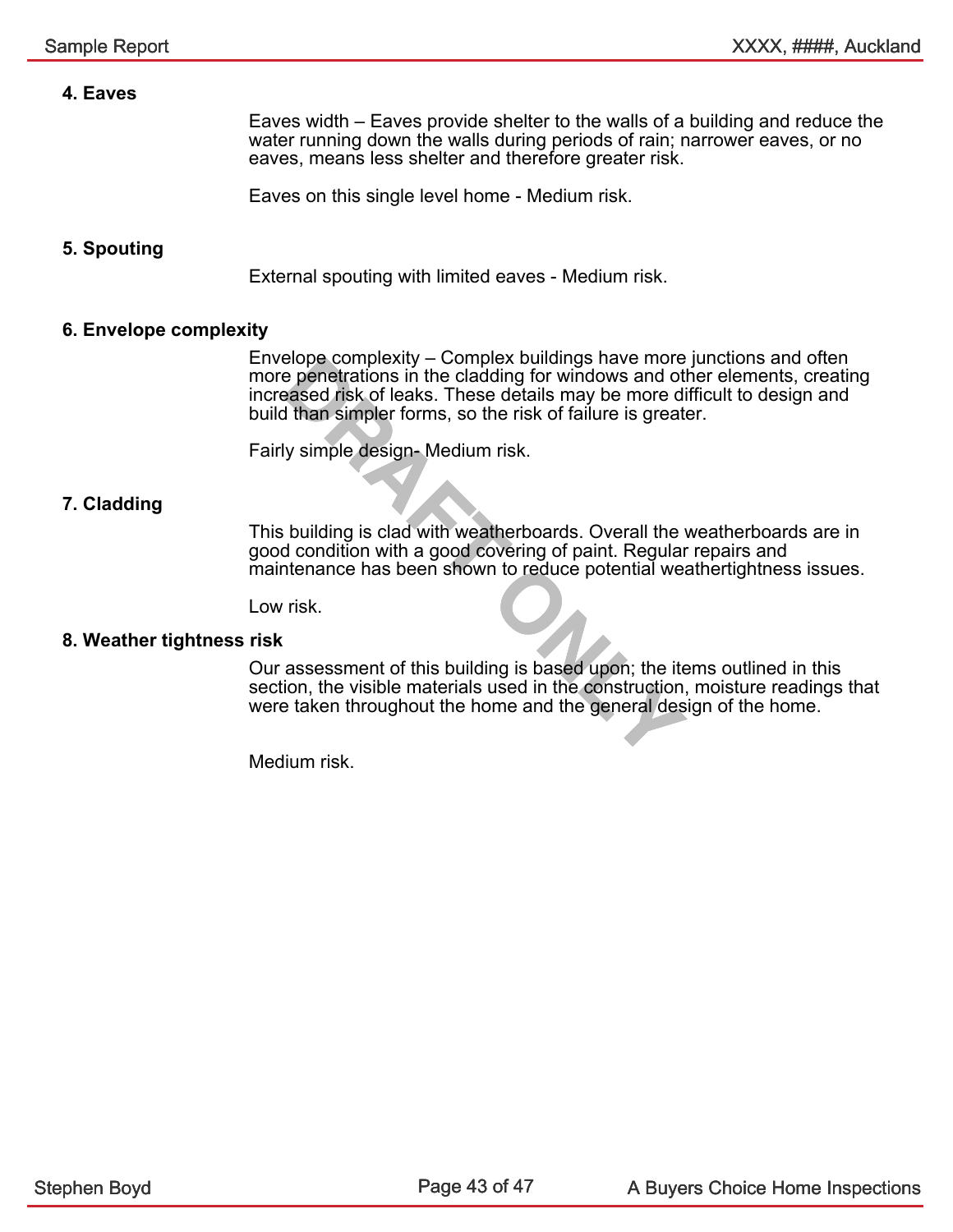#### 9. General information

In general terms weather tightness is based on factors like; deflection, drainage, drying and durability of materials used in the construction.

> Ground water run off - it is important to have ground water running away from the home or into a drain rather than towards the home.

> Roof maintenance for Profile Roof Sheets - It is important that the roof is checked regularly to ensure that the sheets are lapped properly and for signs of ridge and valley deterioration. Also that there are no nail pops, rust patches or holes and that flashings and sealants are in good condition.

> Roof run off - Downpipes and gutters should be correctly maintained ensuring any blockages are rcoming from the roof can be directed appropriately<br>
rather than building up and leaking into the home.<br>
DRAFT ONLY SURVENT > Roof run off - Downpipes and gutters should be connected properly, and correctly maintained ensuring any blockages are removed so that water coming from the roof can be directed appropriately into the stormwater drain rather than building up and leaking into the home.

> Cladding - Whatever cladding that is being used, it is important that it's maintained, any cracks or penetrations are sealed correctly, weep holes or other venting systems are not obstructed and that material is not allowed to build up against the cladding.

> Windows and doors - ensure they are flashed correctly and their seals/sealant are fitted correctly.

> Venting and drying - ensure that moisture from rooms like the bathroom, kitchen and laundry are vented outside the home. That the home is able to breathe either through passive venting by opening windows, or through mechanical means using a venting system.

Design, materials and craftsmanship are not the only things that may affect a building's weather tightness. Assessments undertaken by the Weathertight Homes Resolutions Service show that some moisture issues have been caused, or exacerbated, by a lack of maintenance on the home owner's part.

#### Final Comments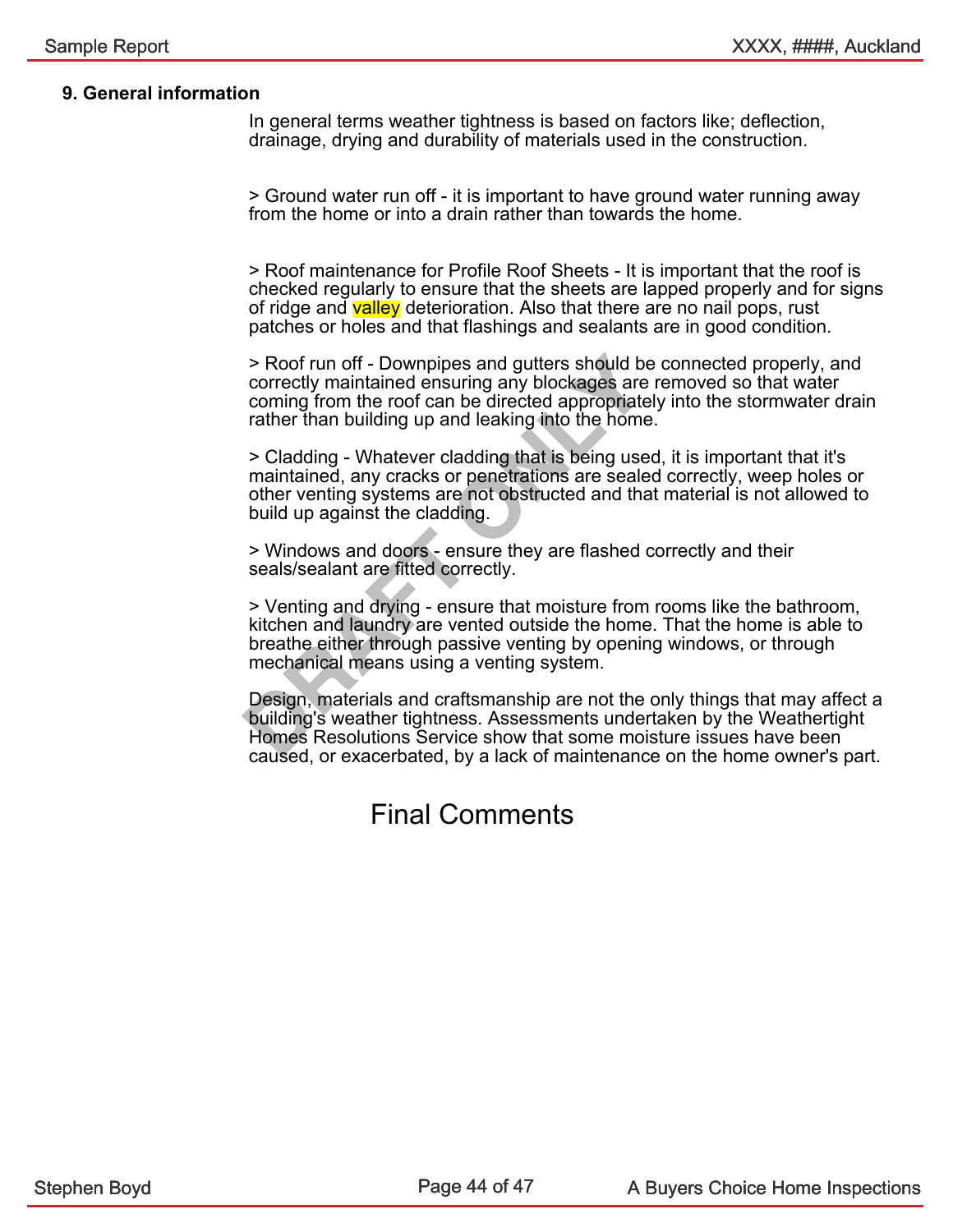#### 1. Final Comments

Overall at the time of this inspection the home seems to be in a condition consistent for its age. Any marginal or defective items shown at the beginning of this report in my opinion should either be serviced, repaired or replaced as necessary.

Minor defects are common to most properties and may include minor blemishes, corrosion, cracking, weathering, general deterioration, unevenness, and physical damage to materials and finishes that could be expected with age, or general wear & tear. While any number of minor defects may be noted, it is unrealistic for the Inspector to comment on all imperfections in this standard property report, we are also unable to carry out any probe or destructive testing, nor move any furnishings, appliances or vegetation in a visual inspection.

The general indications for the moisture readings taken on the T660 moisture meter for the typical gib covered radiata pine framed walls are:

0 - 40 indicate DRY 40 - 80 Indicate DAMPNESS 80+ Indicate WETNESS

general indications for the moisture readings taken for the typical gib covered radiata pine framed v<br>10 indicate DRY<br>80 Indicate DAMPNESS<br>Indicate WETNESS<br>Indicate WETNESS<br>Imber of non invasive moisture readings were take A number of non invasive moisture readings were taken throughout each room of the home and at the time of the inspection they were within acceptable levels indicating the home is Dry.

We would recommend that you read this report fully to get a more complete understanding of any maintenance and/or repairs that should be carried out.

It is recommended that the buyer researches the Council File of this property to ensure that the original build and any alterations/additions have been consented, approved and signed off by the council.

Our inspection is a visual inspection only, limited to what can be seen on the day of the inspection and it should also be noted that the inspector is unable to confirm or eliminate the possibility of deterioration in materials which he cannot see. Should you have any concerns over the condition of the home yourself, then you should seek further specialist advice. The inspection is carried out to the NZS 4306:2005 standard and is not a statement that the property complies with the requirement of any act, regulation or bylaw. Nor is a report that complies to these standards a warranty against problems that develop after the date of the inspection. Any questions relating to a report done to these standards, parties should refer back to the NZS 4306:2005 for the complete details.

The pictures used in this report have been included as a sample of the issues found. They are in no way exhaustive, instead they are indicative only and are not limited to the specific area shown.

We recommend having a regular inspection completed as this will assist you in understanding what may be required to maintain the current standard of your property through the coming years. It'll provide you with an idea of what maintenance and repairs need to be carried out, highlight possible defects and allow you to take care of any weathertightness issues promptly.

Thank you for providing us with the opportunity to inspect this home for you.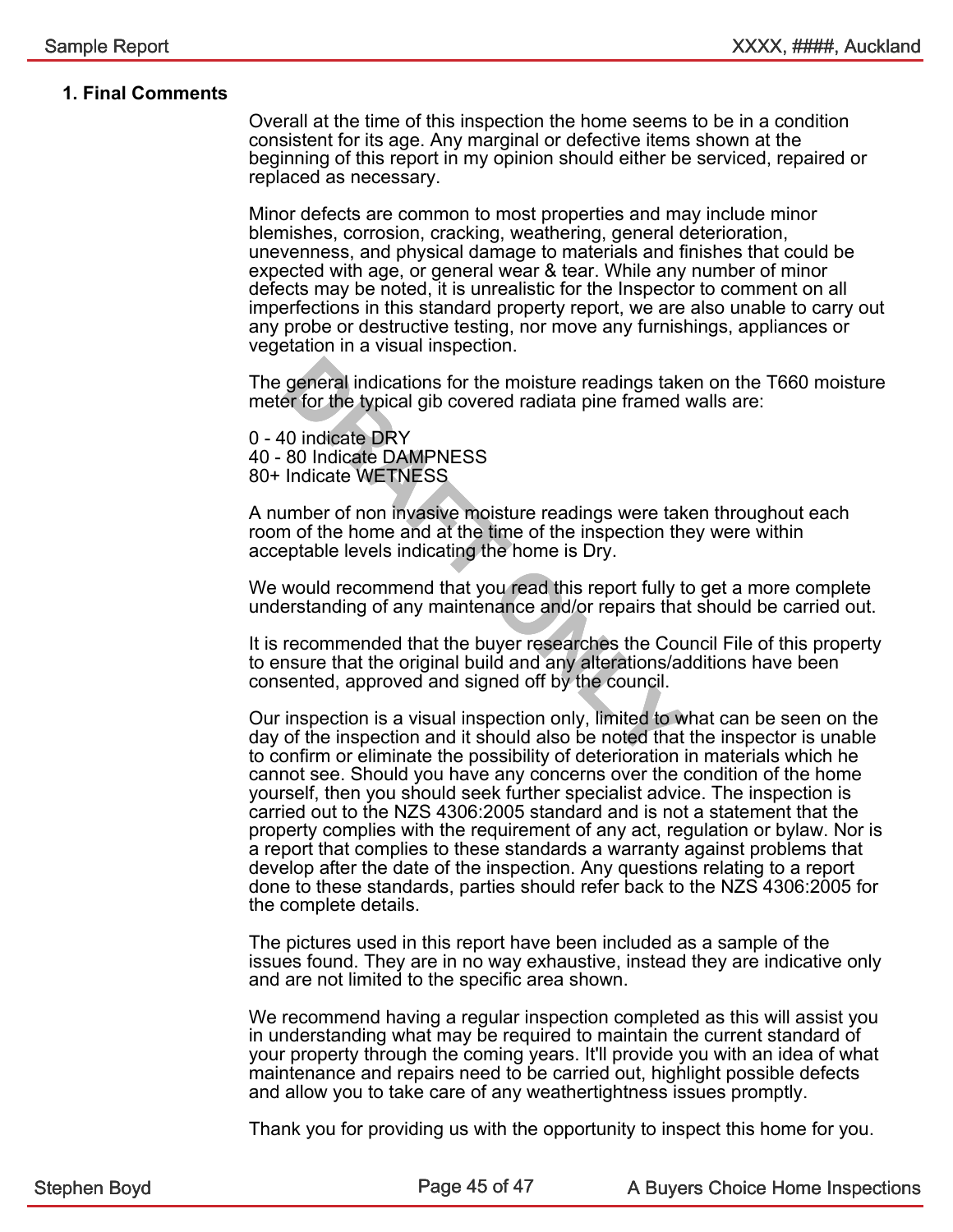Stephen Boyd

Owner of Wallace Shields LTD A Buyer's Choice Home Inspections Mobile: 021 064 8604 Free Phone: 0800 46 96 46

**ORAFT ONLY**